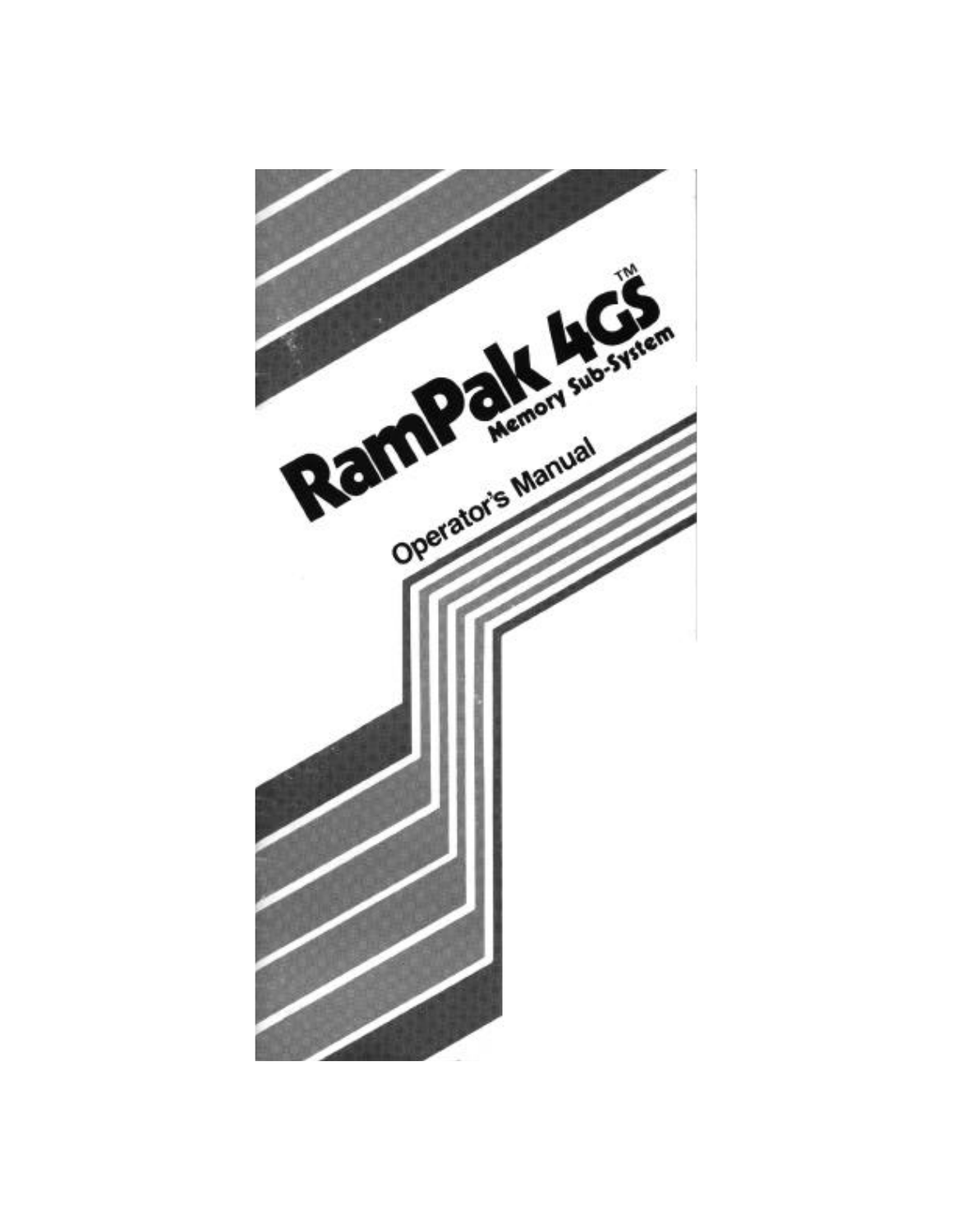## **COPYRIGHTS WARNING**

Orange Micro Inc. reserves all rights in all software, including the utilities disk of the RamPak 4GS, and in the Operators Manual. Any infringement of those copyrights will be prosecuted to the fullest extent allowed by the law.

# (German) **URHEBERRECHTLICHER HINWEIS**

Orange Micro Inc. behalt sich alle Rechte hinsichtlich der Software vor, einschlie Blich der Dienstprogramm-Diskette des RamPak4GS, sowie der im Bedienungshandbuch beschriebenen Software. Jegliche Verletzungen des diesbez~glichen Urheberrechtes (Copyright) werden im vollen AusmaB der anwendbaren Gesetze gerichtlich verfolgt.

(French) **AVIS**

Orange Micro Inc. se reserve tous les droits de logiciel, y compris ceux portant sur le disque utilitaire du RamPak 4GS ainsi que le Manuel d'utilisation du systeme. Toute violation de ces copyrights fera l'objet dune poursuite judiciaire dans toute Ia mesure autoris6e par Ia Ioi.

# (Spanish) **ADVERTENCIA**

Orange Micro Inc. se reserva todos los derechos de software, incluyendo los del disco utilitario RamPak 4GS y los del Manual del Operador. Cualquier violaci6n de estos derechos de autor sera procesada judicialmente en toda Ia medida permitida por Ia ley.

### **Trademarks**

Apple IIGS is a trademark of Apple Computer Inc.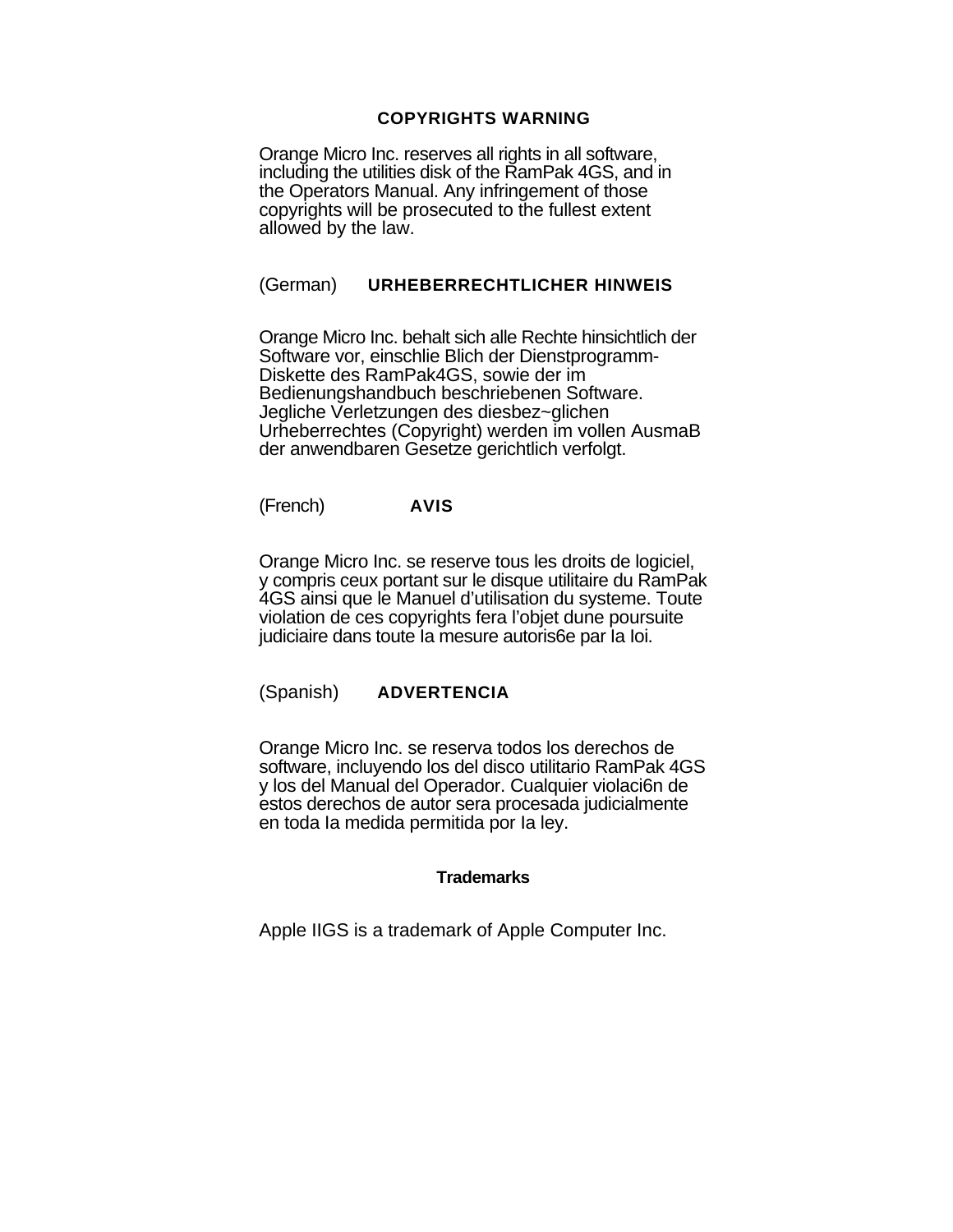# **RamPak 4GS OPERATOR'S MANUAL TABLE OF CONTENTS**

| <b>INTRODUCTION</b><br>What's in the Box<br>Two Levels of RamPak Operation                                                                                                                                                                                                         | $\mathbf 2$<br>$\mathbf 2$<br>$\overline{2}$                   |
|------------------------------------------------------------------------------------------------------------------------------------------------------------------------------------------------------------------------------------------------------------------------------------|----------------------------------------------------------------|
| <b>INSTALLATION OF THE RAMPAK INTO</b><br>THE APPLE IIGS<br><b>Installation Test</b>                                                                                                                                                                                               | 3<br>5                                                         |
| <b>INSTALLING RAM CHIPS IN THE</b><br><b>RAMPAK 4GS</b>                                                                                                                                                                                                                            | 5                                                              |
| <b>RAMPAK MEMORY MANAGEMENT</b><br><b>UTILITIES OVERVIEW</b>                                                                                                                                                                                                                       | 8                                                              |
| <b>INSTALLATION OF THE MEMORY</b><br><b>MANAGEMENT UTILITIES</b><br>Installation on a ProDOS 16 System Disk<br>Installation on a ProDOS 8 System Disk                                                                                                                              | 8<br>9<br>10                                                   |
| STARTUP PROCEDURES USING SYSTEM<br><b>DISKS WITH RAMPAK UTILITIES</b><br><b>INSTALLED</b>                                                                                                                                                                                          | 10                                                             |
| How to use Pull-Down Menus<br>The Apple Menu<br>The File Menu<br>The Diagnostics Menu<br>The Settings Menu<br>The Concept of Caching<br>The Concept of Statistics<br><b>Manual Cache Allocation</b><br><b>Dynamic Cache Allocation</b><br><b>Statistics</b><br><b>Abort Caches</b> | 11<br>12<br>12<br>13<br>14<br>14<br>16<br>16<br>17<br>18<br>18 |
| <b>APPENDIX A: TROUBLESHOOTING</b>                                                                                                                                                                                                                                                 | 19                                                             |
| <b>APPENDIX B: RAMPAK 4GS POWER</b><br><b>CONSUMPTION</b>                                                                                                                                                                                                                          | 20                                                             |
| APPENDIX C:  BITS AND BYTES                                                                                                                                                                                                                                                        | 20                                                             |
| <b>APPENDIX D: SPECIFICATIONS OF</b><br><b>RAM EXPANSION CHIPS</b>                                                                                                                                                                                                                 | 21                                                             |
| <b>APPENDIX E: GLOSSARY</b>                                                                                                                                                                                                                                                        | 21                                                             |
| <b>LIMITED WARRANTY</b>                                                                                                                                                                                                                                                            | 23                                                             |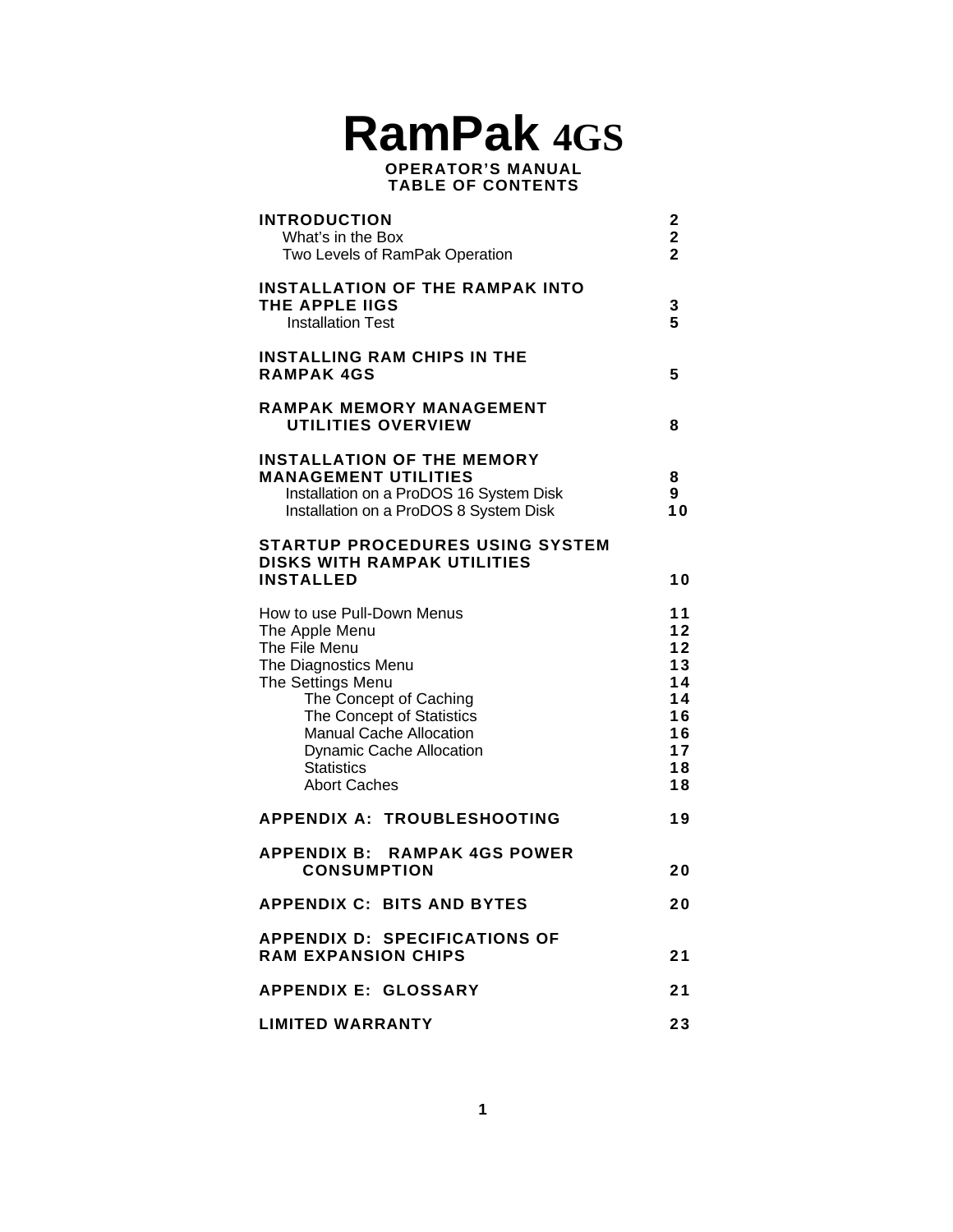# **INTRODUCTION**

<span id="page-3-0"></span>Congratulations! You have purchased one of the most powerful memory sub-systems ever developed for a microcomputer. With a full half-megabyte of memory standard, you will immediately expand your Apple IIGS to three-quarters of a megabyte more fully addressable memory than ever before available on an Apple II. By adding additional chips, you can expand your RamPak 4GS to 4 megabytes, for computing power previously beyond imagination. The RamPak 4GS is designed to work only with the Apple IIGS, and not the Apple lIe, IIc, or any other microcomputer system.

The RamPak 4GS also includes powerful software memory management utilities to help manage your system. The RamPak utilities disk provides complete memory diagnostics, disk caching, and dynamic cache allocation. These features can be used to multiply your system's performance level many times over.

#### **Acknowledgements**

The RamPak Utilities Disk was written by Dan Hickey. This RamPak 4GS Operator's Manual was composed and produced with **Ragtime** Page Processing Software.

#### **What's in the Box**

Before starting the installation procedure, make sure you have everything. Your RamPak 4GS package should contain the following:

- 1 RamPak 4GS board with 512K installed
- 1 RamPak Utilities Disk (3.5')

If anything is missing, contact your dealer immediately. No other hardware is required, except, of course, the Apple IIGS itself.

### **Two Levels of RAMPAK 4GS Operation**

As has already been mentioned, the RamPak 4GS offers both memory expansion and memory management for the Apple IIGS. Memory is expanded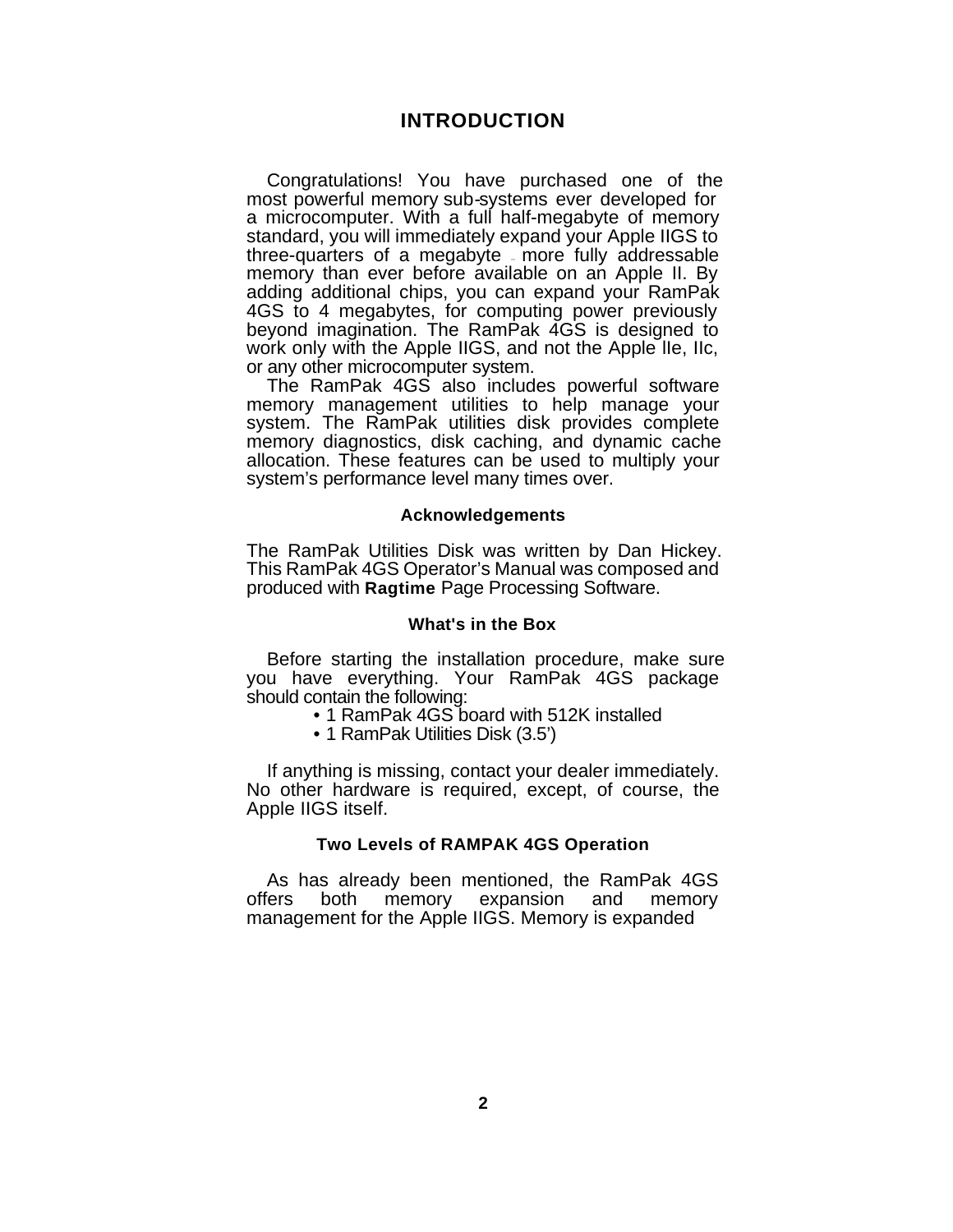<span id="page-4-0"></span>automatically when the RamPak 4GS is properly installed in your Apple. Your computer knows to look for available memory every time you turn it on, so the RamPak's expansion benefits are immediately realized. Memory management is up to you. It is accomplished through use of the RamPak system utilities, which may be implemented at any time once the RamPak 4GS is installed. This manual is structured along these guidelines, beginning with the procedure to install and expand the RamPak card, then continuing with the proper installation and use of the utilities software. This will enable you to experience the advantages of an expanded system immediately, and to take advantage of efficient memory management as you wish.

## **INSTALLATION OF THE RAMPAK INTO THE APPLE IIGS**

This section will instruct you how to physically install the RamPak 4GS in your Apple IIGS. Once this is completed, your Apple's internal addressable memory will be increased by the amount of RAM present on the RamPak 4GS. As both the Apple IIGS and the RamPak 4GS implement automatic memory configuration, no resetting of switches or jumpers will be required to recognize memory additions. Your system is smart enough to use whatever memory configuration you install.

Installing the RamPak 4GS requires no additional hardware. Simply clear a modest area around your Apple IIGS, and remove the monitor and any other devices from the top of the CPU.

**1. TURN OFF ALL POWER TO THE APPLE IIGS SYSTEM AND UNPLUG CORDS. FAILURE TO DO SO MAY RESULT IN SEVERE DAMAGE TO YOUR COMPUTER, THE RAMPAK 4GS, OR BOTH.**

2. Remove the cover from the Apple IIGS. Refer to your Apple manual for assistance if necessary. Be careful not to force any parts, as you may break your machine.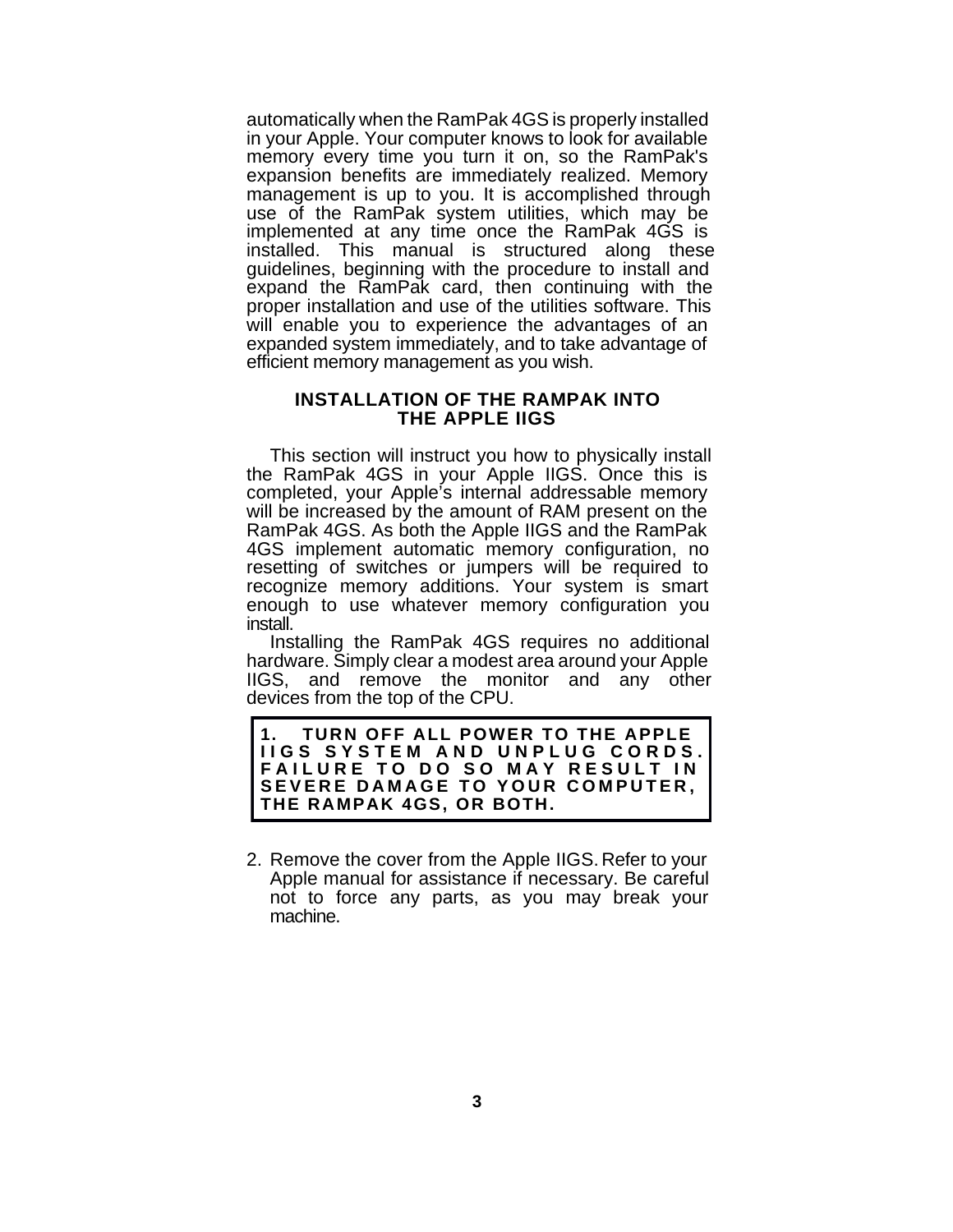- 3. Touch the power supply of the Apple IIGS before handling the RamPak 4GS. Static charges may damage your RAM or other delicate electronic parts.
- 4. If you have purchased additional RAM for the Ram Pak, this must be installed before the RamPak is installed in your Apple. Turn ahead to 'Installing RAM Chips in the RamPak 4GS on page 5, follow the instructions, and return to step 5 below.
- 5. Locate the memory expansion slot. You will notice that the IIGS contains a row of seven expansion slots, with an eighth slot set out-of-line at the far right front of the machine. This eighth slot is the memory expansion slot to be used by the RamPak 4GS.



**MEMORY EXPANSION SLOT**

- 6. The Ram Pak 4GS must be installed with the sloped end of the card nearest the front of the IIGS. (The card is designed with a slope for users who have upgraded from an Apple lIe, retaining their original system enclosure). With the card so positioned, place the 'RamPak 4GS directly into the memory expansion slot and press down with a firm rocking motion. Continue until the card is firmly seated.
- 7. Replace the Apple IIGS cover.
- 8. Re-attach any disconnected power and peripherals.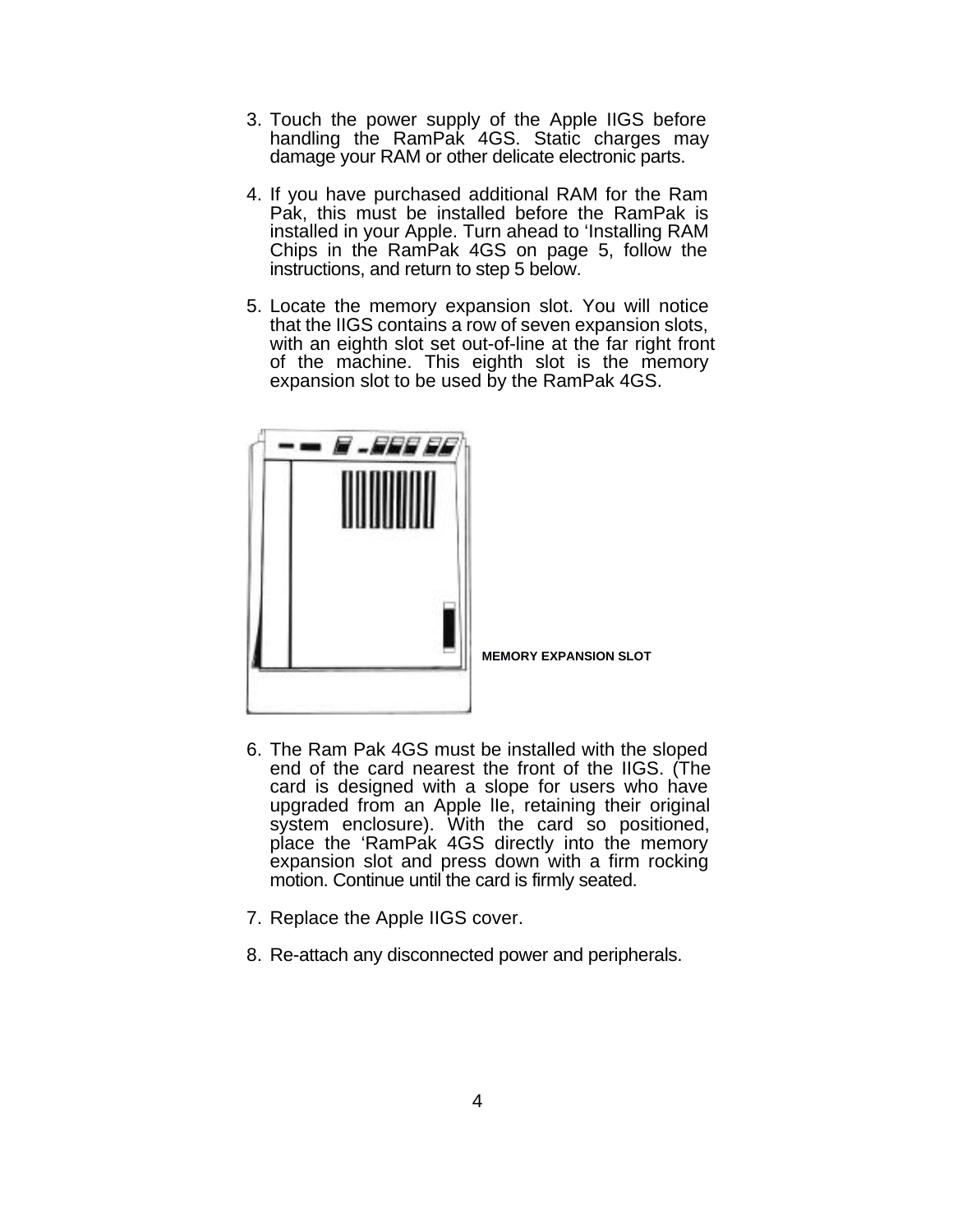<span id="page-6-0"></span>By following this procedure you will have properly installed the RamPak 4GS, and any software designed to use higher RAM levels will now automatically take advantage of your powerful new system. **Installation Test**

To be sure the RamPak 4GS is functioning properly, run the following short test:

- 1. With all drives empty, turn on the Apple IIGS. Press CTRL-RESET after the start-up cycle to generate a cursor.
- 2. When the cursor appears press CTRL-C-ESC (pressing all three keys together and releasing CTRL last) to open the IIGS Desk Accessory menu. Select Control Panel with the up and down arrow keys and press RETURN.
- 3. Select RAM DISK with the up and down arrow keys and press return. The screen will now display the available system memory and the amount available for the RAM disk. Your IIGS will not use its 256K internal RAM for the RAM disk, thus the difference. If installation has been successful and no other software is currently loaded, the number shown as available for the RAM disk should be that of your RamPak 4GS memory level.
- 4. Exit from Desk Accessories by selecting QUIT from any visible menu and pressing RETURN.

#### **INSTALLING RAM CHIPS IN THE RAMPAK 4GS**

Your RamPak 4GS comes standard with 512K of system memory installed at Orange Micro. While this is more than enough power to run most applications, you may have a requirement for larger amounts of RAM, or for performance reasons you may wish to load several programs or large spreadsheets into memory at the same time. Additionally, many innovative new applications implementing integrated graphics are available or under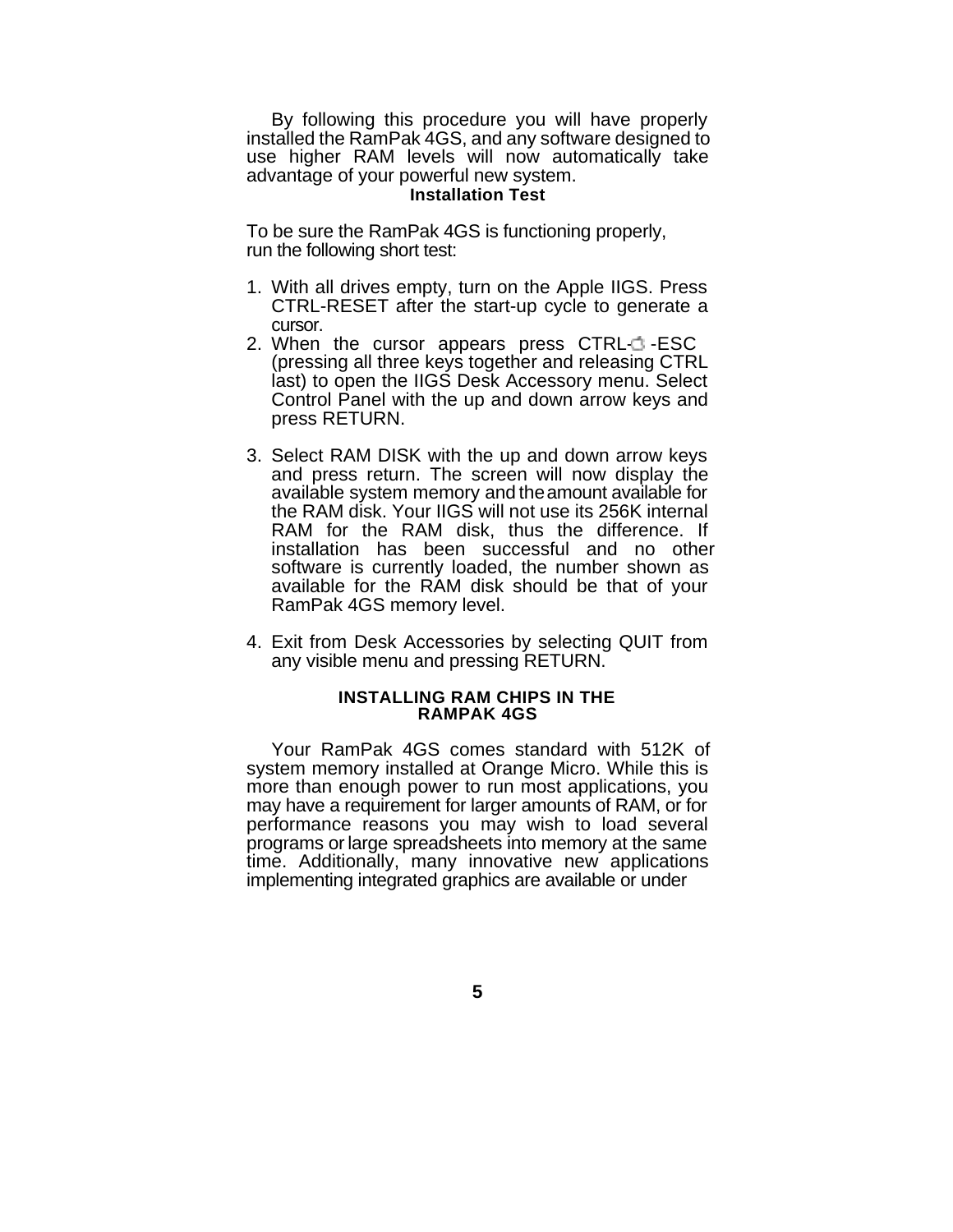development which require large amounts of memory to load and run. For these situations, the RamPak 4GS provides expansion capability to 4Mb.

Your RamPak 4GS has been specifically designed for use with 256K x 4 DRAM chips. This allows you to expand at a rate of 2 chips (or 256K) at a time, as opposed to the 8 chip minimum expansion required by other available products. When purchasing your expansion chips, specify: 256K x **4, one megabit DRAMS, 150 nanosecond (or faster),** or purchase your RAM expansion kits directly from Orange Micro. If it seems odd that 8 one meg' chips are needed to add one meg' of RAM to the system, refer to APPENDIX C, which offers a brief discussion of bits and bytes. Precise specifications of the RAM chips needed to expand the memory of your RamPak are found in APPENDIX D.

To expand your RamPak, you must first remove it from the Apple IIGS.

**Be sure to disconnect the power from the Apple IIGS, since removing boards with power on can severely damage your equipment. Be sure to touch the power supply to discharge any accumulated static electricity.**

Next, remove the cover from the IIGS. Locate the RamPak 4GS at the far right of the machine. Lifting upward with a gentle rocking motion, remove the RamPak 4GS from the Apple.

The RamPak expands in segments called BANKS. Each bank holds up to 1 megabyte when completed, so your first bank is already half full. If you examine the board you will see that the individual BANKS are clearly identified, zero through 3, along the right edge of the socket field. Each individual ROW of sockets is identified, A through G, along the left edge of the sockets. Each socket is also clearly marked in ascending order, Ul through U4, along the top of the socket field.

Memory expansion must take place in the order specified by the markings on the board. You must first complete BANK 0, beginning with sockets 1 & 2 and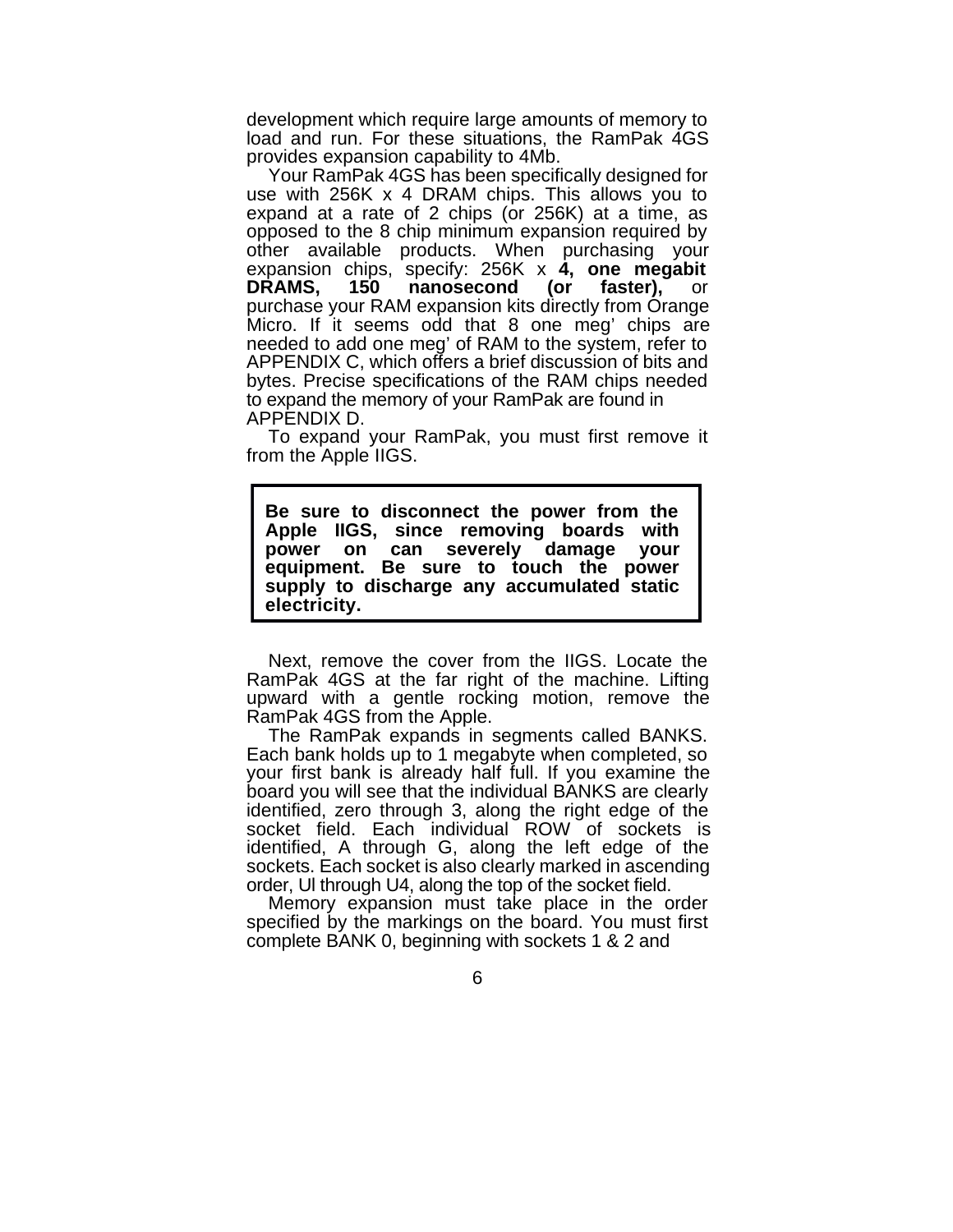ending with sockets 3 & 4, all of which are located in row A. You may then continue to BANK 1, row B, where the first chips will be installed in sockets 1 and 2. This rightto-left, top-to-bottom format is consistent throughout the expansion of the RamPak 4GS. Expanding in this way is necessary to allow RAM expansion without resetting switches or jumpers on the board or the computer.

Once you have identified the locations in which your new chips will be installed, note the notches (or dimples) molded into one end of each chip. These indicate the location of pin 1, which must be inserted into the proper location on the socket. You will also notice that each socket has a notch at one end. Your new chips should be installed such that all the above-mentioned notches line up, with the chip notches located nearest the serial number end of the RamPak 4GS board.

Before handling chips, touch any metal part of your Apple's back panel to discharge static electricity. To insert a RAM chip, first set the chip in the intended socket. If all the pins are resting properly in the socket, insert by pressing directly and evenly down on the chip until it is fully inserted. If the pins do not line up, you may have to bend them slightly before insertion. Very gently hold the chip by the pins between your thumb and forefinger and apply short squeezes until the pins are in the proper positions for socket insertion.

Once all of the chips are inserted, double check for bent or broken pins, and make adjustments or replacements as necessary. Then reinstall the RamPak 4GS using the installation instructions found on page 3, beginning with step 5.

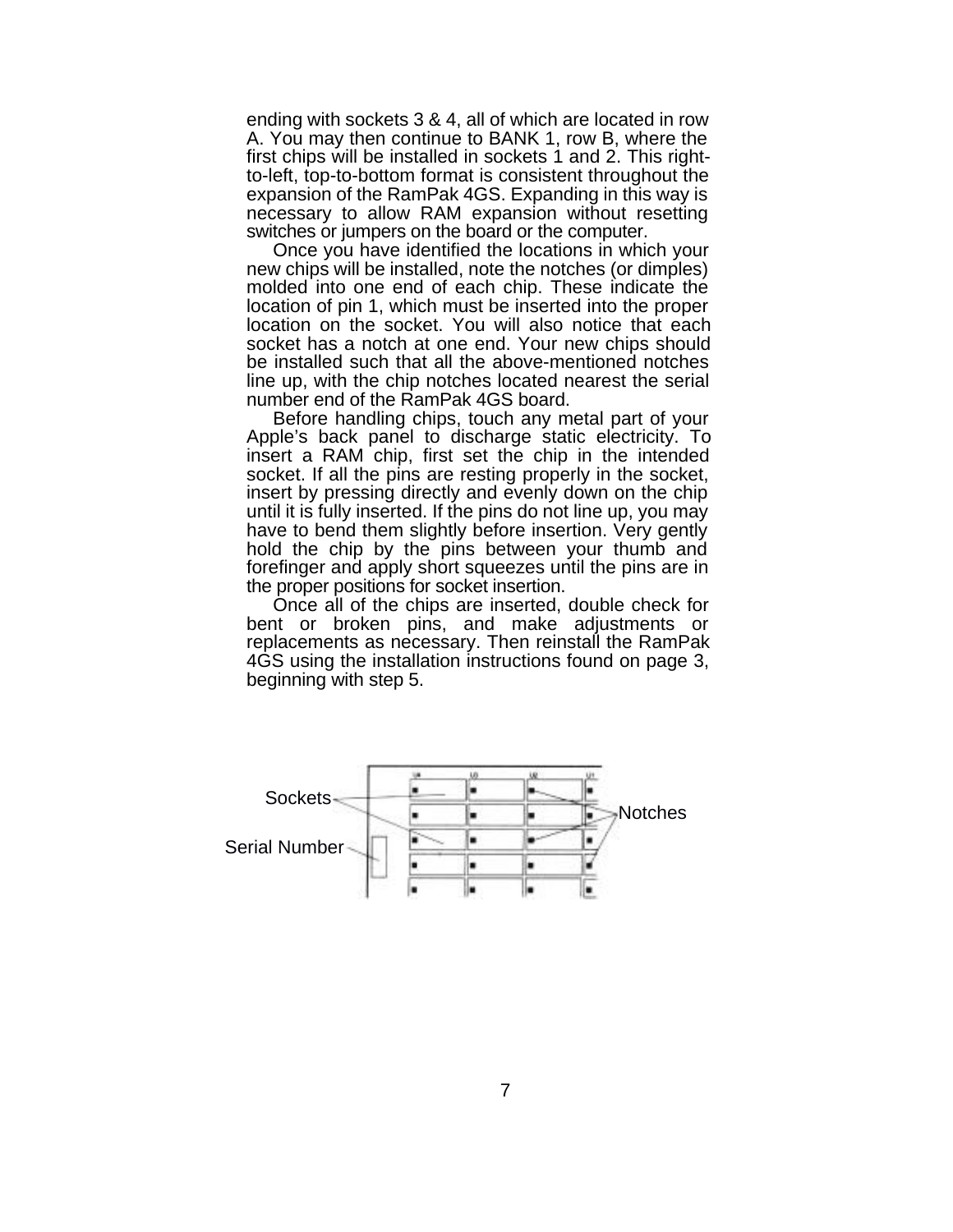#### <span id="page-9-0"></span>**RAMPAK MEMORY MANAGEMENT UTILITIES OVERVIEW**

Included with the RamPak 4GS is a disk labeled Memory Management Utilities. This powerful software package will enable you to substantially increase your systems speed and performance through the use of disk caching and Dynamic or Manual Cache Allocation. The RamPak Memory Management Utilities also provide RAM Diagnostics and Memory Status reporting, helping to detect problems before they lead to data loss or damage.

If you wish, the RamPak utilities can be 'transparent." The Dynamic Cache Allocation will automatically work for you, making your RamPak function at optimal levels without any extra work on your part. Using Dynamic Cache Allocation is recommended for most purposes. If, on the other hand, you wish to manually control the use of your RAM, then you may utilize the advanced power of the RamPak's Manual Cache Allocation features.

All of the RamPak utilities are driven through easy-tofollow pull-down menus, which can be manipulated by using the mouse. This chapter will provide step-by-step instructions on installation and use of each RamPak utility. Instructions on RAM disk use can be found in your Apple IIGS owner's manual.

#### **INSTALLATION OF THE RAMPAK MEMORY MANAGEMENT UTILITIES**

The following is an overview of the procedures for installing the RamPak Utilities on your Apple IIGS system disks. The RamPak Utilities may be installed on as many startup disks as you choose, since it is not copyprotected. It is highly advised that you immediately make a back-up disk of the RamPak Utilities disk, and regularly use the back-up disk to install the Utilities onto other disks. Retain the original RamPak Utilities Disk in case your back-up disk is damaged in any way. Please refer to your Apple IIGS owner's manual if you are not familiar with the the Apple IIGS or the procedures for installing files on Apple *IIGS* disks.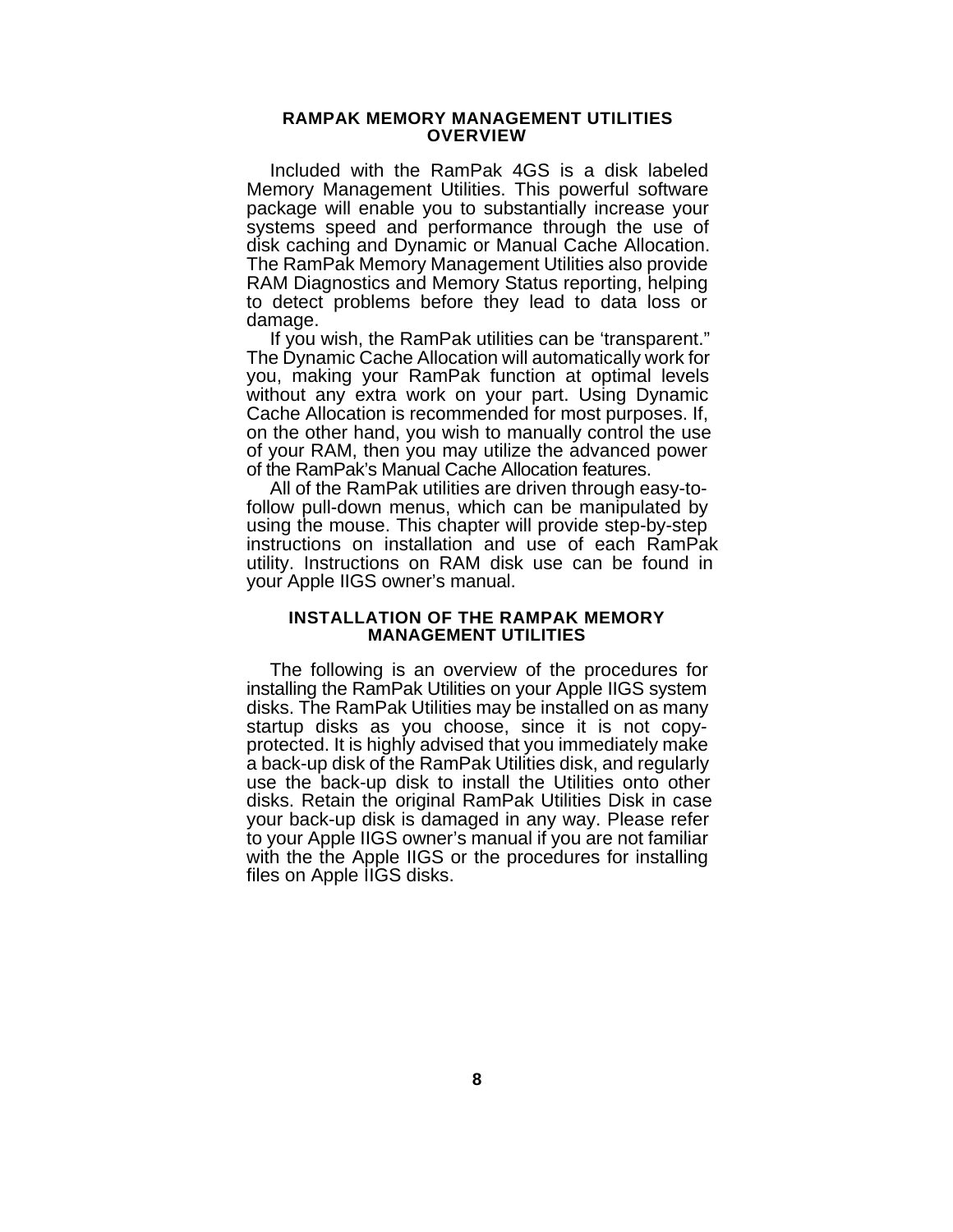# **VERY IMPORTANT: PLEASE READ CAREFULLY:**

<span id="page-10-0"></span>The RamPak Utilities work with ProDOS 16 or ProDOS 8, but they will **not** remain resident when your Apple IIGS switches between ProDOS 16 and ProDOS 8. Separate RamPak utilities for both ProDOS 16 and ProDOS 8 are provided on the Utilities disk. The ProDOS 8 version of the RamPak Utilities is named "**Cache.System**" and the ProDOS 16 version of the utilities is named "**Cache**." You must install the appropriate Rampak utility file on each startup disk, depending on whether your program is a ProDOS 16 or ProDOS 8 application. You should check the owner's manual of the application if you are not certain whether the program operates under ProDOS 8 or ProDOS 16. If you wish to continue to use your cache after switching operating systems, you will be required to reboot the Apple IIGS using the disk on which you have installed the appropriate RamPak Utilities.

Orange Micro will release an updated version of the ProDOS 16 utilities when ProDOS 16 2.0 becomes available. Please contact your dealer to obtain an update at that time.

### **Installing the Utilities on a ProDos 16 System Disk:**

The RamPak Utilities can be installed on any ProDos 16 system disk. Using the Apple IIGS Desktop or your own copy utility, copy the file "**Cache**" from the RamPak Utilities disk to the **"System.Setup"** directory of any ProDos 16 system disk. The path to the "System. Setup"<br>directory is "/**Name-of-your Disk/system/** is "/**Name-of-your Disk/system/ system.setup**". (Insert the actual name of your disk in place of "Name-of-your disk.")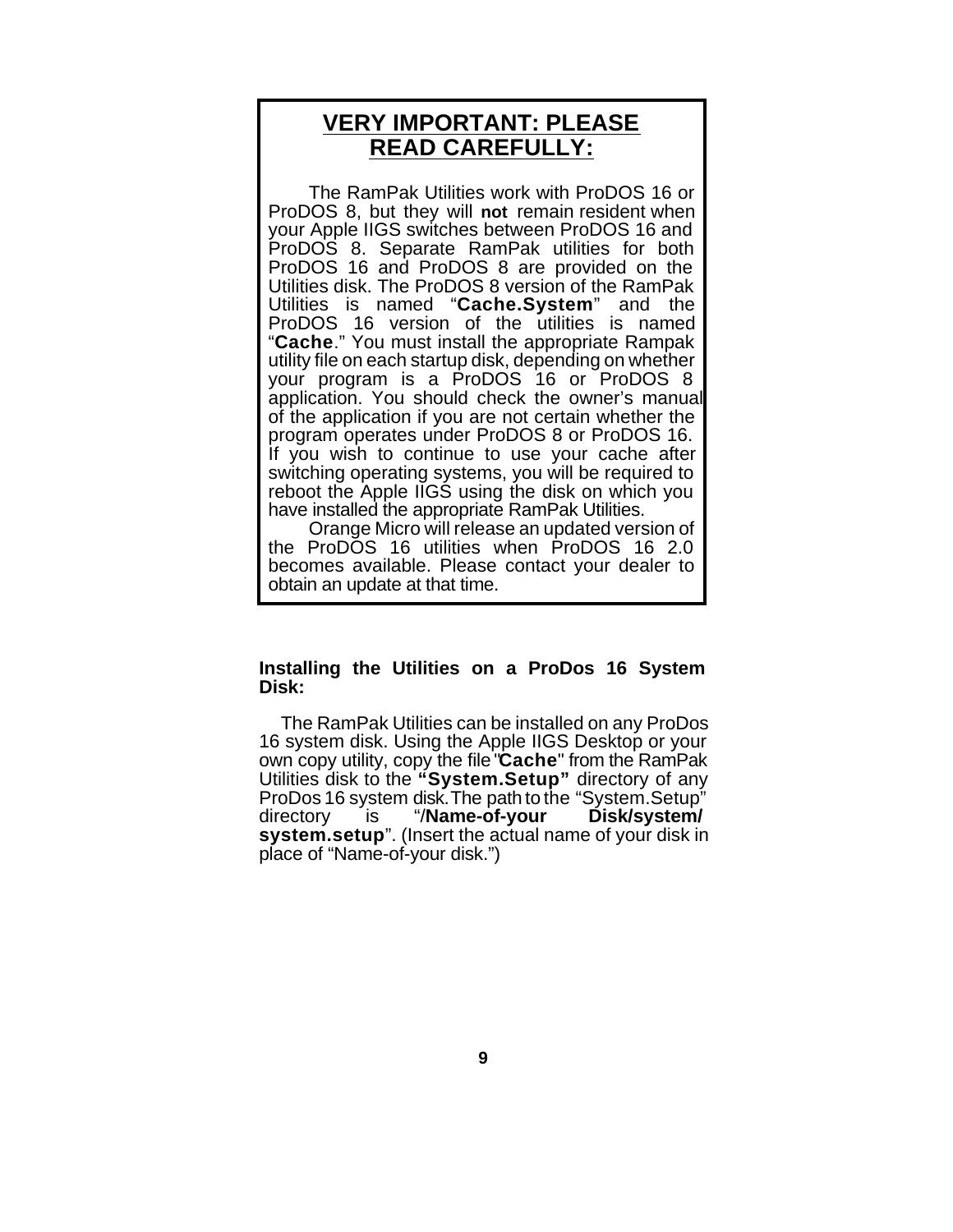### <span id="page-11-0"></span>**Installing the Utilities on a ProDOS 8 System Disk:**

To install the RamPak Utilities on any ProDOS 8 System Disk, use the Apple IIGS Desktop or your own copy utility to copy the file "**Cache.System**' from the RamPak Utilities disk as the first 'system" file on your ProDOS 8 system disk. The **"Cache. System"** file **must** be the first "system' file on your ProDOS 8 system disk.

## **STARTUP PROCEDURES USING SYSTEM DISKS WITH RAMPAK UTILITIES INSTALLED**

To use your RamPak Utilities after you have installed them on either a ProDOS 8 or ProDOS 16 system disk, just reboot your Apple IIGS with the appropriate system disk and run your application.

**NOTE:** If you are using the Pro DOS 8 version of the utilities, you will be asked to enter the path name of the next application after the cache utility has loaded. At this time press the carriage return key, then enter the name of your application.

The RamPak Utilities are now installed as an Apple IIGS Classic Desk Accessory, accessible virtually any time you are computing. To access the RamPak utilities, type CONTROL-d—ESC. This is done by first pressing the CONTROL key, holding it down, and pressing the and ESC keys at the same time. This is the standard procedure for entering the Apple IIGS Desk Accessory Menu. You will note that "RamPak Utilities" is listed as one of the selections. Using the UP and DOWN arrow keys, you will see a highlight bar moving within the menu. Highlight (or select) "RamPak Utilities" and hit RETURN. You will soon be presented with the RamPak Memory Management Utilities menu screen, from which you can utilitize the full power of the RamPak 4GS.

You may view the settings and statistics on the RamPak utilities at any time within the Desk Accessory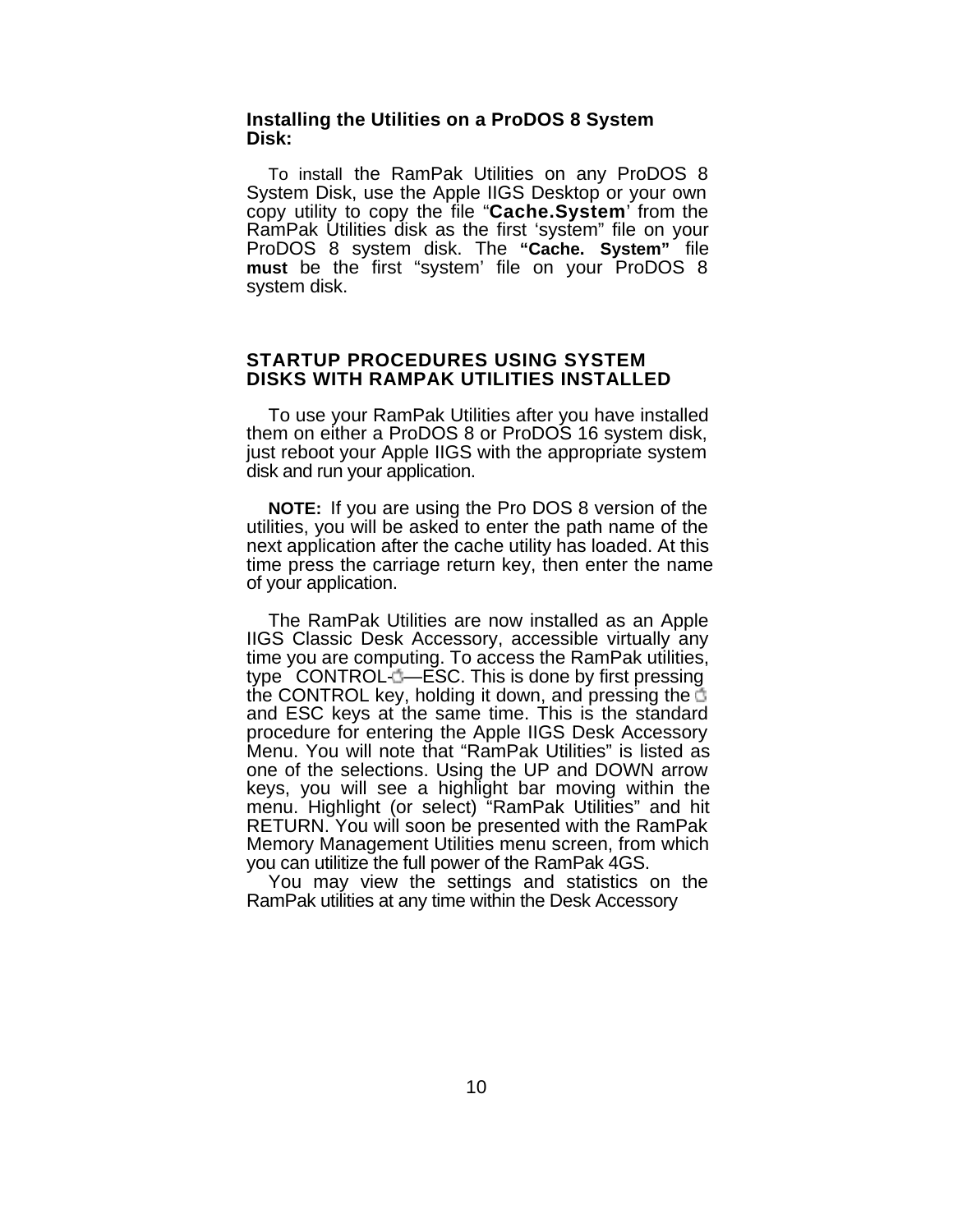<span id="page-12-0"></span>menu, but the disk containing the RamPak Utilities file must be in the drive in order to change settings.

#### **How to Use Pull-down Menus**

When you first enter the menu screen, you will see a bar across the top of the screen with several titles. These are your **menu titles.** Under each of these is a menu, which contains one or more **selections**. Some selections will open a **dialog box**, which will provide additional selections or allow the entry of data.

# 1. OPENING A MENU

Use the mouse to point at the desired menu. Then press the mouse button (click) and hold. You will now see the available menu selections. You may now make your selection, as explained below.

# 2. MAKING SELECTIONS FROM A MENU

Still holding down the mouse button, "drag" the arrow to the desired menu selection. Then release the button. This procedure, combined with 1 above, is called "clicking and dragging'. Either a selection has been made, or a dialog box has been opened.

#### 3. SETTINGS WITHIN A DIALOG BOX

For ON/OFF or YES/NO settings, point and click on the box in front of the selection. For settings where data must be entered, press the tab key and then use the keyboard to enter the data.

# 4. CLOSING THE DIALOG BOX

Point and click on the "CLOSE" box or the "OK" box. This will return you to the menu screen.

# 5. CLOSING THE MENU

Menu is automatically closed except when dragging to a menu selection.

# 6. EXITING TO ProDOS

Use above procedure to select either Done--Install Changes or Undo All Changes menu.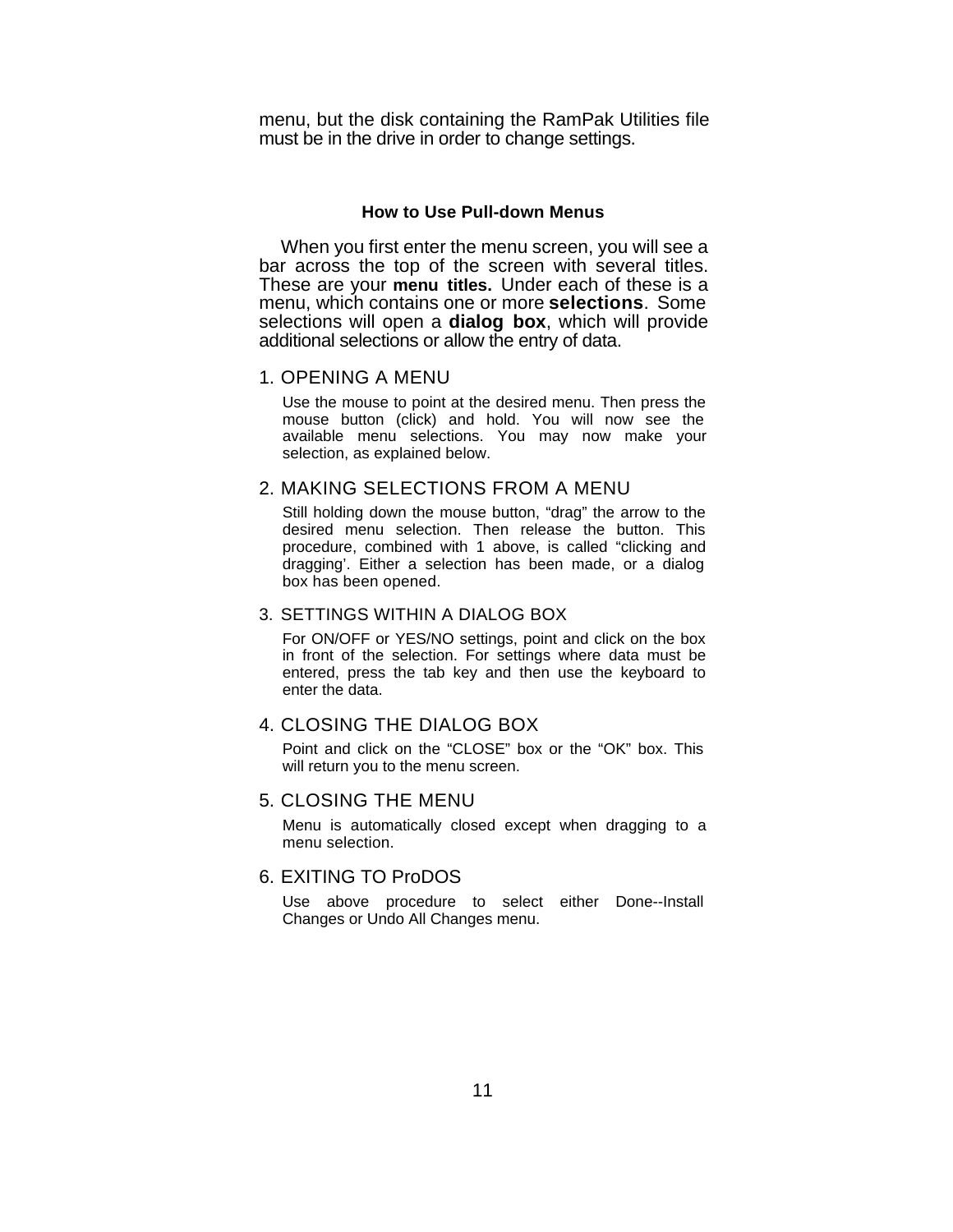<span id="page-13-0"></span>The Apple menu contains only two selections: About This Disk' and 'Troubleshooting.' Both of these are informational screens, requiring no other user interaction than clicking on the Close box when viewing is complete. Where applicable, use the scroll bars to advance to the next screen.

#### **About this Disk**

Displays information on the RamPak Memory Management Utilities, including revision number and copyright date.

#### **Troubleshooting**

Displays information on possible problems in the operation of memory products, and suggested solutions or information regarding these problems. This RamPak Operator's Manual also contains a troubleshooting guide, which may be found on page 19.

#### **The File Menu**

The FILE menu allows you to check status on RamPak settings, and to save or disregard newly made settings.

#### **Show Settings**

Displays current memory configuration. Shows whether allocation is manual or dynamic, amount of main memory, how memory is allocated to caches, RAM Disk cache pool and free program memory. Also shows the slot and drive number of all drives currently being cached. These memory options are discussed under the SETTINGS menu.

#### **Show Statistics**

Displays results of statistical monitoring of all disk Caches. Gives percentages of HITS over TOTAL READS, and shows current cache size. If this percentage is low, an increase in that cache's size is recommended. Statistics are enabled under the SETTINGS menu, and are discussed in detail under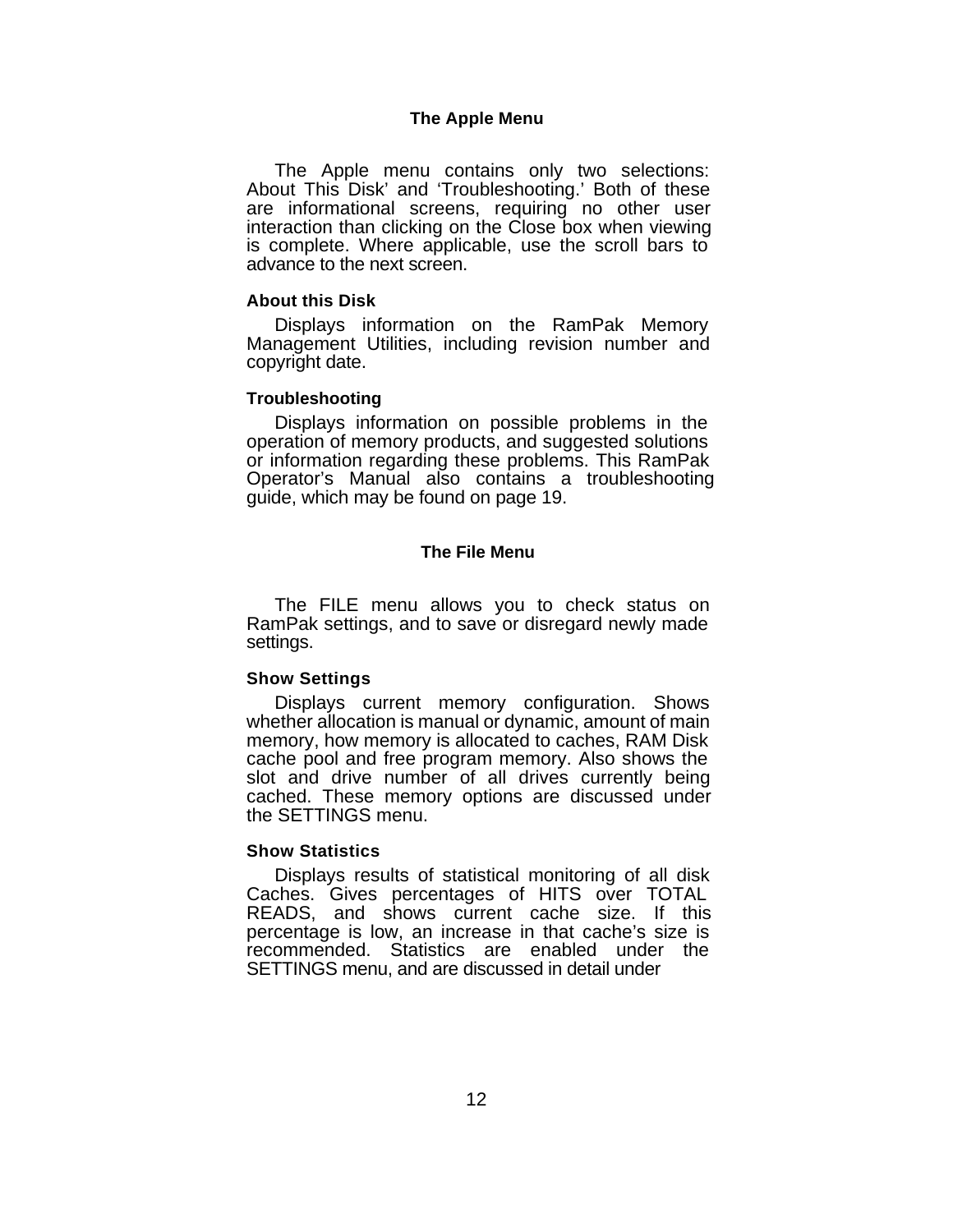<span id="page-14-0"></span>The Concept of Statistics," on page 16 of this Operator's Manual.

# **Undo All Changes**

Removes all settings made since last "DONE-- INSTALL CHANGES. Returns you to the Desk Accessory menu.

# **Done--Install Changes**

Exits from the RamPak utilities and returns to ProDOS, while installing all of your memory settings in your IIGS RAM. Your RamPak Memory Management Utilities disk MUST be in the drive to install.

This Menu will open a Dialog Box entitled 'Save Changes to Disk" which will allow you to select a memoryonly installation or a Save-To-Disk. Save-to-Disk installs the changes on the disk so that they will be remembered at the next time you run your program. You will be prompted for the path name of the disk to which you wish to save the currrent changes. (Refer to theProDOS manual for instructions on how to do this.)

# **The Diagnostics Menu**

Like any electronic component, RAM chips do have a potential to fail or to develop problems. If such occurrences go undetected, you may lose or corrupt your data. To help detect RAM problems before they cause damage, the RamPak Memory Management Utilities include two levels of testing, which can be executed either at the start of every session or on an "asrequested" basis.

### **Quick Memory Test**

Selects a superficial READ-WRITE test of all installed RAM. Any errors will be detected and reported by address location. The QUICK MEMORY TEST is good for general use, as it takes considerably less time than the EXTENDED MEMORY TEST, yet is highly reliable in detecting the existence of a problem.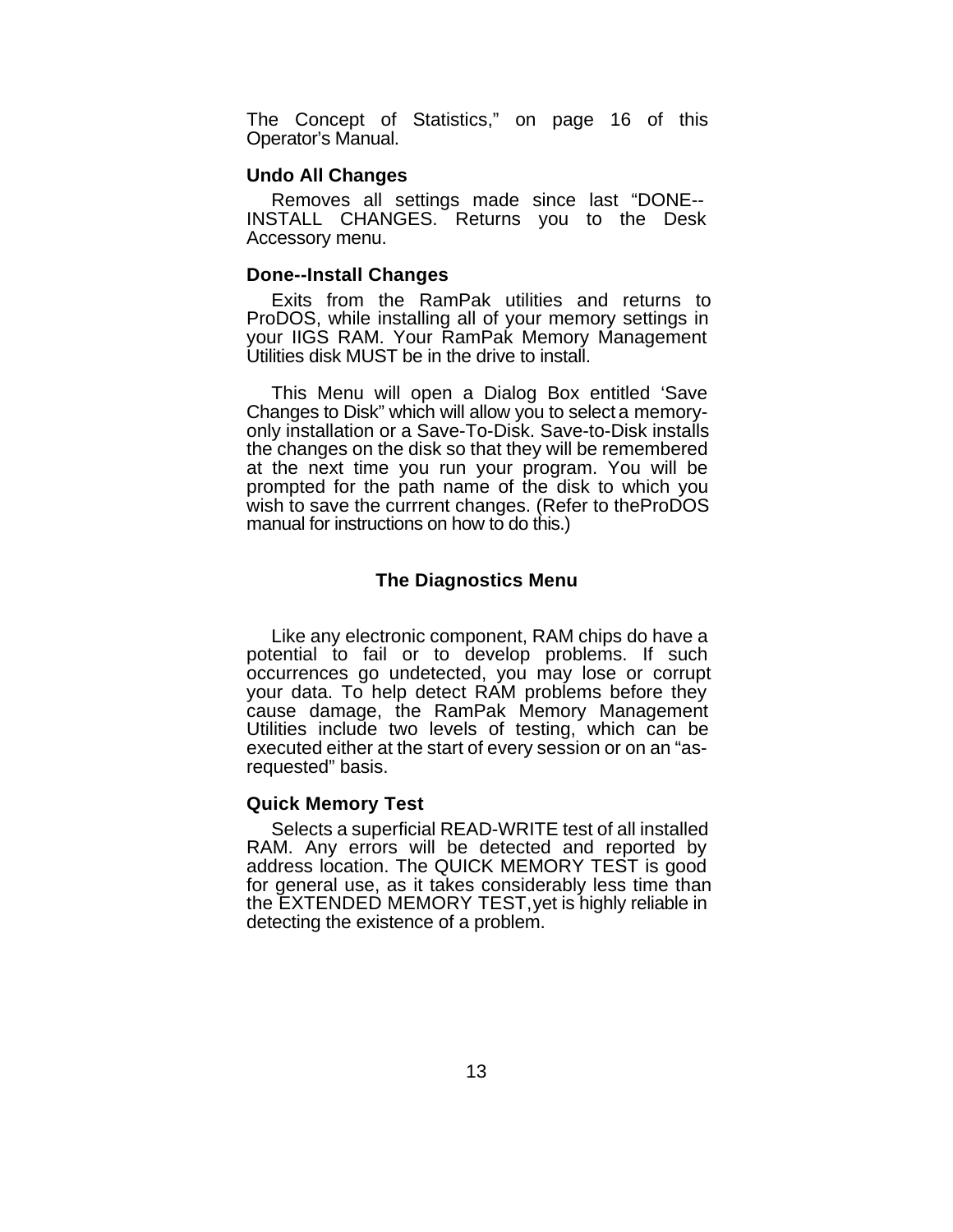## <span id="page-15-0"></span>**Extended Memory Test**

Selects a complete RAM test, including READ-WRITE test, test for proper RAM refresh, and a check for addressing errors. Bad chips are indicated by socket and row location (i.e. U4,D). In addition, all memory errors are reported by memory location. Bad chips generally require replacement. Remove the problem chip using a small screwdriver or other appropriate tool to pry the chip up, little by little, each end a little at a time. Refer to INSTALLING RAM CHIPS IN THE RAMPAK 4GS on page 5 for further instructions. The EXTENDED MEMORY TEST is recommended only when you suspect there is a memory problem, but the QUICK MEMORY TEST doesn't reveal a problem. The EXTENDED MEMORY TEST takes substantially more time to execute than the QUICK MEMORY TEST. The length of the test is dependent on the amount of RAM installed on the RamPak. Roughly 20 minutes is required to test a full 4 megabytes.

# **Execute Test Now**

Performs test immediately, without exiting the program or installing any other settings. This is valuable when seeking a specific problem. For running a test as part of your routine memory set-up, simply select the desired test before using the DONE--INSTALL CHANGES selection under the FILE menu.

Selecting Execute Test Now opens the Memory Test dialog box. You will have the option of running the requested test one time, a user specified number of times, or loop forever. The user can exit Diagnostics at any time by pressing the "ESC' key.

# **The Settings Menu**

Under this menu, you are able to configure the caching and statistical parameters of the RamPak, as well as allocate RAM among the various caching functions. But before setting up caches and using statistics, it is important to understand what they offer:

# **The Concept of Caching**

Often, users confuse caching with RAM disks,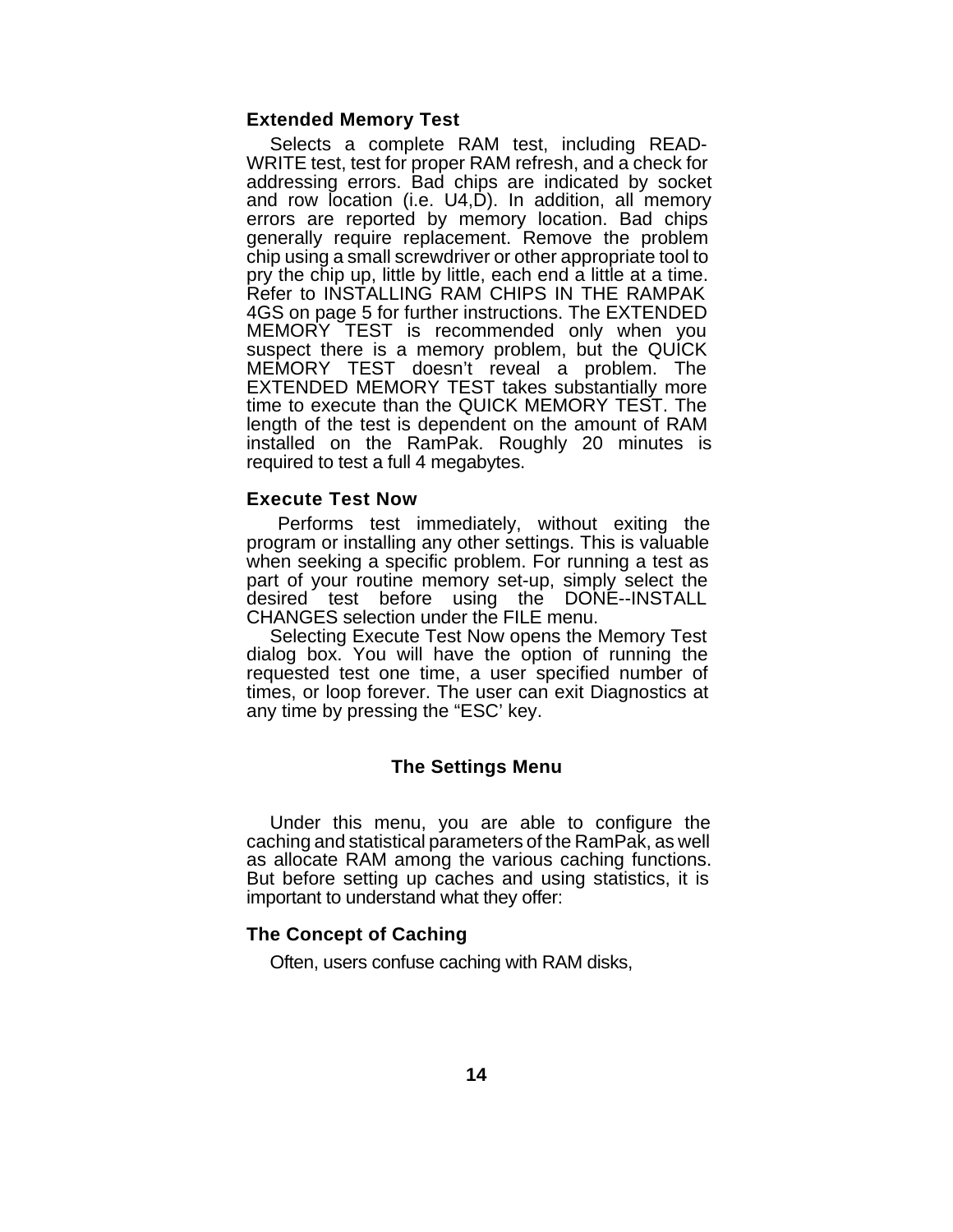spooling or other memory functions. Other times, no effort is even put forth to understand caching, since the idea of altering the way your system handles memory really doesn't sound too "safe" anyway. Once understood and used effectively, disk caching will become a very powerful system enhancement for virtually any user. Your RamPak 4GS utility may be the most powerful, easy to use caching tool ever written for a microcomputer.

A cache is actually a disk drive enhancement. A cache is established and assigned to a specific system drive, to which it is then dedicated. Your Apple IIGS can access up to 16 drives in a single configuration, and the RamPak Memory Management Utilities has the ability to maintain caches for all of these drives.

"Cache" is a French word which means "hiding place." A disk cache is, in effect, a hiding place for important data. Once a cache is established, it serves as an intelligent storage area for that drive, holding as much of your "often used" data from that drive as possible in the system RAM you have specified. It achieves this by keeping track of what data you use most when you use that drive. As data is requested, the cache will load that data into RAM and keep it there as long as you are accessing it often. Once the cache is full, the least-used data will be removed from the cache. Since data held in RAM loads in an instant, without the physical spinning of drives, this leads to maximum speed and efficiency in running applications and accessing files.

The RamPak utilities offer you a choice of either "dynamic" or "manual" caching. Dynamic caching will automatically take over all caching functions for you, letting your memory operate at optimal levels with a minimum of interaction on your part. Dynamic cache allocation is recommended for most caching purposes. Manual cache allocation allows you to manually allocate the amount of RAM to be used for caching in each disk drive.

Caching is strictly a READ utility. Any data saved to disk is immediately written to the physical drive, so accidental loss of a cache will not result in lost work.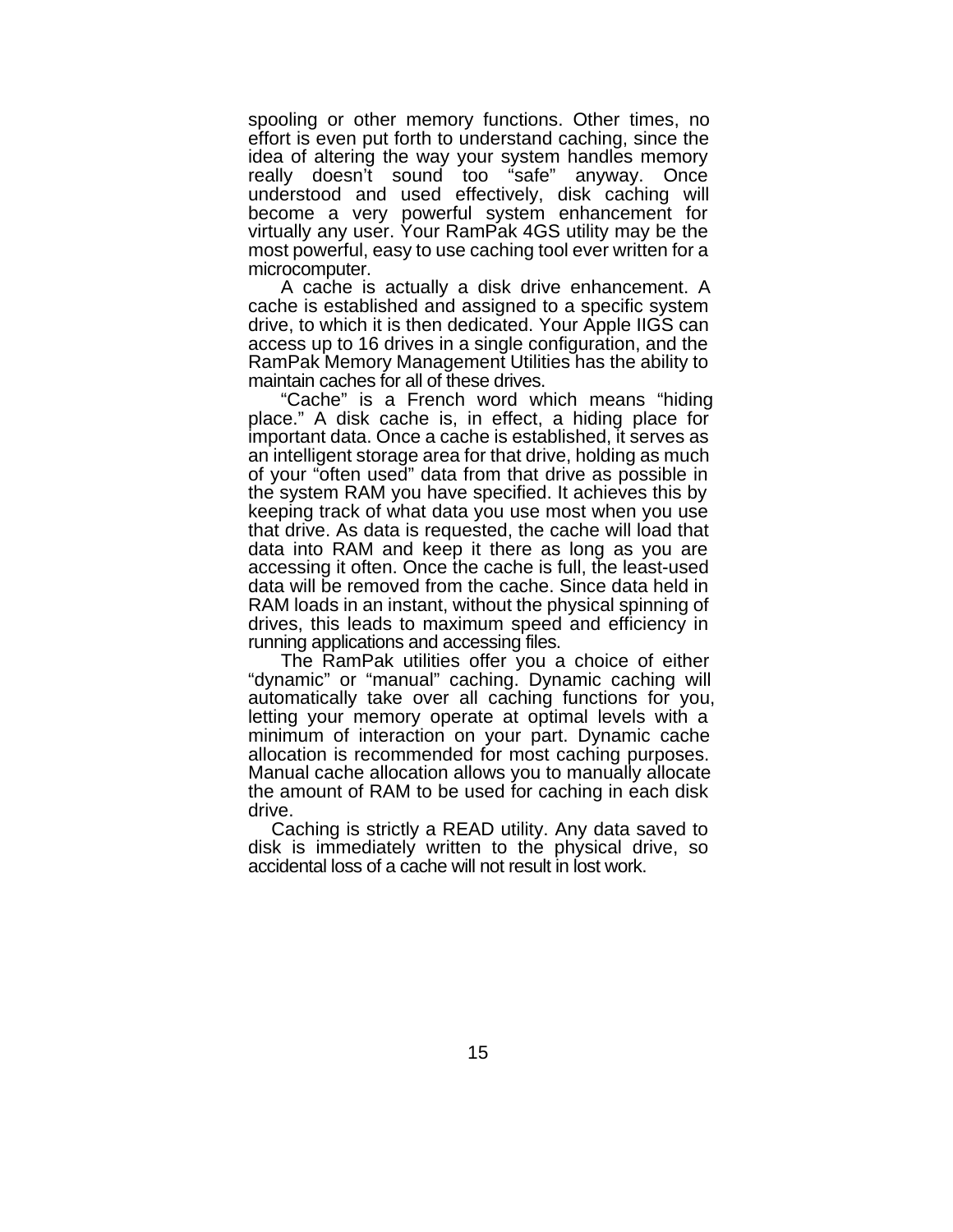# <span id="page-17-0"></span>**The Concept of Statistics**

The RamPak 4GS Statistics Utility offers the user the ability to view the efficiency of the current cache set-up at any time. It will allow the user to view such items as the number of reads, reads to cached blocks (also called a HIT), the percentage of reads to hits (the cache efficiency), the number of buffers allocated to any drive, and how many writes to disk have occurred. And by using the RESET STATISTICS COUNTER TO ZERO feature under the SETTINGS menu along with MANUAL CACHE ALLOCATION, the user can fine-tune the operation of the system.

To use the Statistics Utility, the user should simply boot the system, then go to the SETTINGS menu and select STATISTICS. Then reset the statistic counters to zero, run the application for a period of time, and return to the SHOW STATISTICS dialog box under the FILE menu to view the accumulated statistics. If the percentage of reads to hits is low, then the cache size should probably be increased. If the percentage of hits to reads is close to 100%, you may wish to decrease the cache size, especially if program memory is in short supply. It is recommended that a minimum of 8 blocks and a maximum of 64 blocks be allocated for each drive to be cached. These selections can be made from the MANUAL CACHE ALLOCATION dialog box, also in the SETTINGS menu.

# **Manual Cache Allocation**

This will open the Manual Cache Allocation dialog box, from which you control the use of your installed RAM. The upper portion of the box allows the setting of up to sixteen disk caches, one for each of the possible disk drives serving your Apple IIGS system. A box in the upper left indicates the drive for which a cache is currently being set (see in the diagram below). This box should be displaying a value between SØD1 and 57D2. This indicates the slot and drive numbers of the drive to be cached, as your Apple IIGS has eight logical slot locations, each of which can address two drives. To the immediate right of this box are up and down arrows

Using the mouse to click on these arrows enables you to change the drive selection. Further to the right is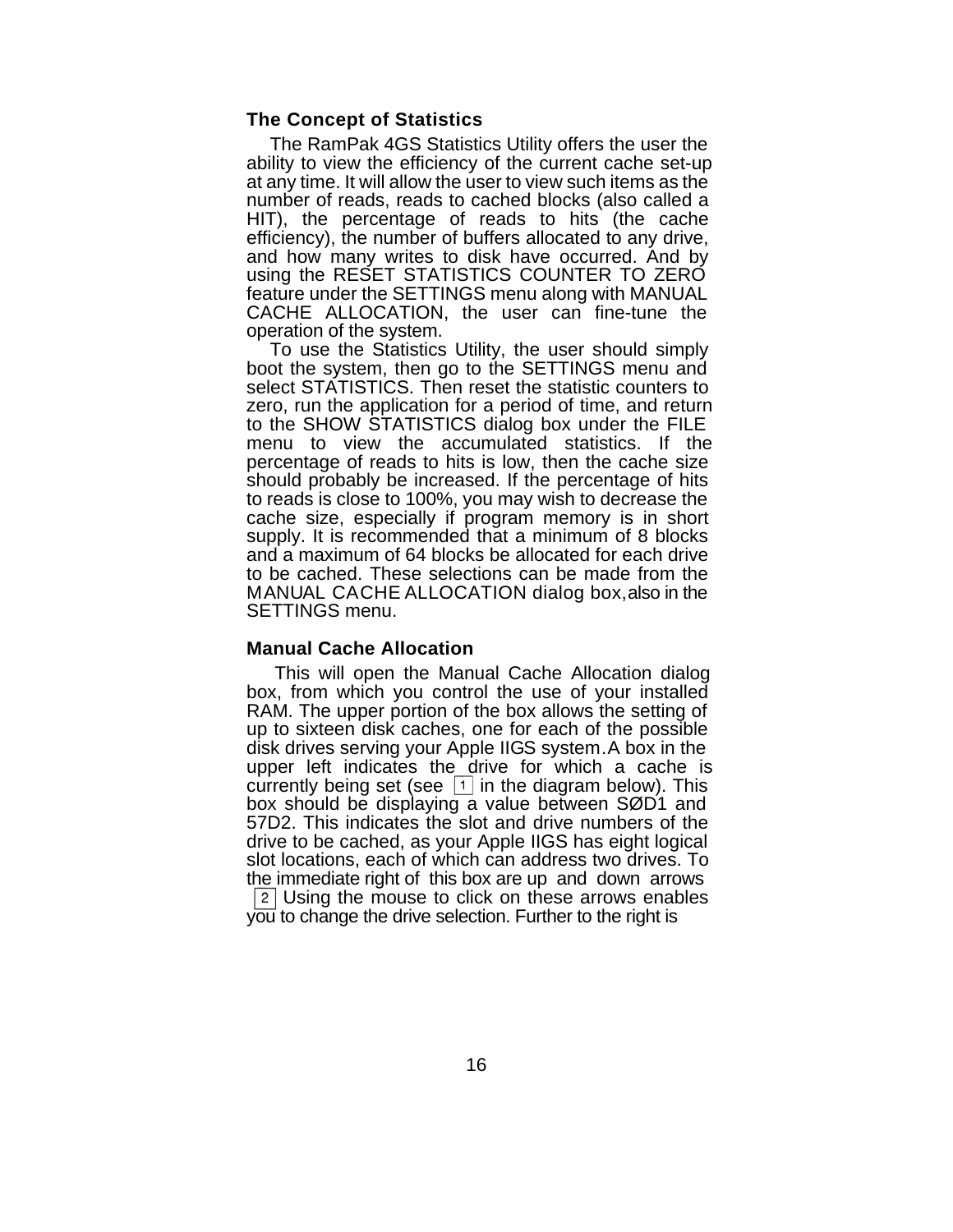<span id="page-18-0"></span>the ON/OFF selection .indicating whether or not a cache will be active on the specified drive. Again, pointing and clicking with the mouse will make the selection. After ON is selected, a cursor will appear in the DISK MAXIMUM CACHE SIZE box at the bottom of the cache section of the screen . Use the keyboard to enter the desired size of the cache. Click on the ON box a second time if you need to change the cache size to a different number. ("Blocks" are the recognized measure of disk storage. One block equals 512 bytes of RAM. A maximum size of 64 blocks is recommended, with a minimum of 8 blocks). In the TOTAL BUFFER POOL SIZE section of the screen you will notice that the amount of memory allocated to caching is updated as you designate disk cache sizes . Please note that the Total Buffer Pool Size defaults to automatically show the size of the current buffer pool, created via Dynamic Cache Alllocation. When the desired settings have been made, click on the "OK' box to return to the menu bar.



*NOTE:* The Total Buffer Pool Size is limited to 3.5 megabytes, or 65,535 buffers. During manual cache allocation, the Total Buffer Pool Size equals the sum of all the buffers allocated for all active drives. If this total exceeds 65,535, the display will show only the **difference** between the total number of buffers allocated and 65,535. In addition, the utility will only allocate this difference as the Total Buffer Pool Size. As a result, if the Total Buffer Pool Size displays fewer buffers than you have allocated, you should begin decreasing the number of buffers on each active drive until the Total Buffer Pool Size displays the sum of the buffers in all active drives.

### **Dynamic Cache Allocation**

This selection will take over all the caching functions of the manual allocation menu for you, dynamically updating the allocations as appropriate for your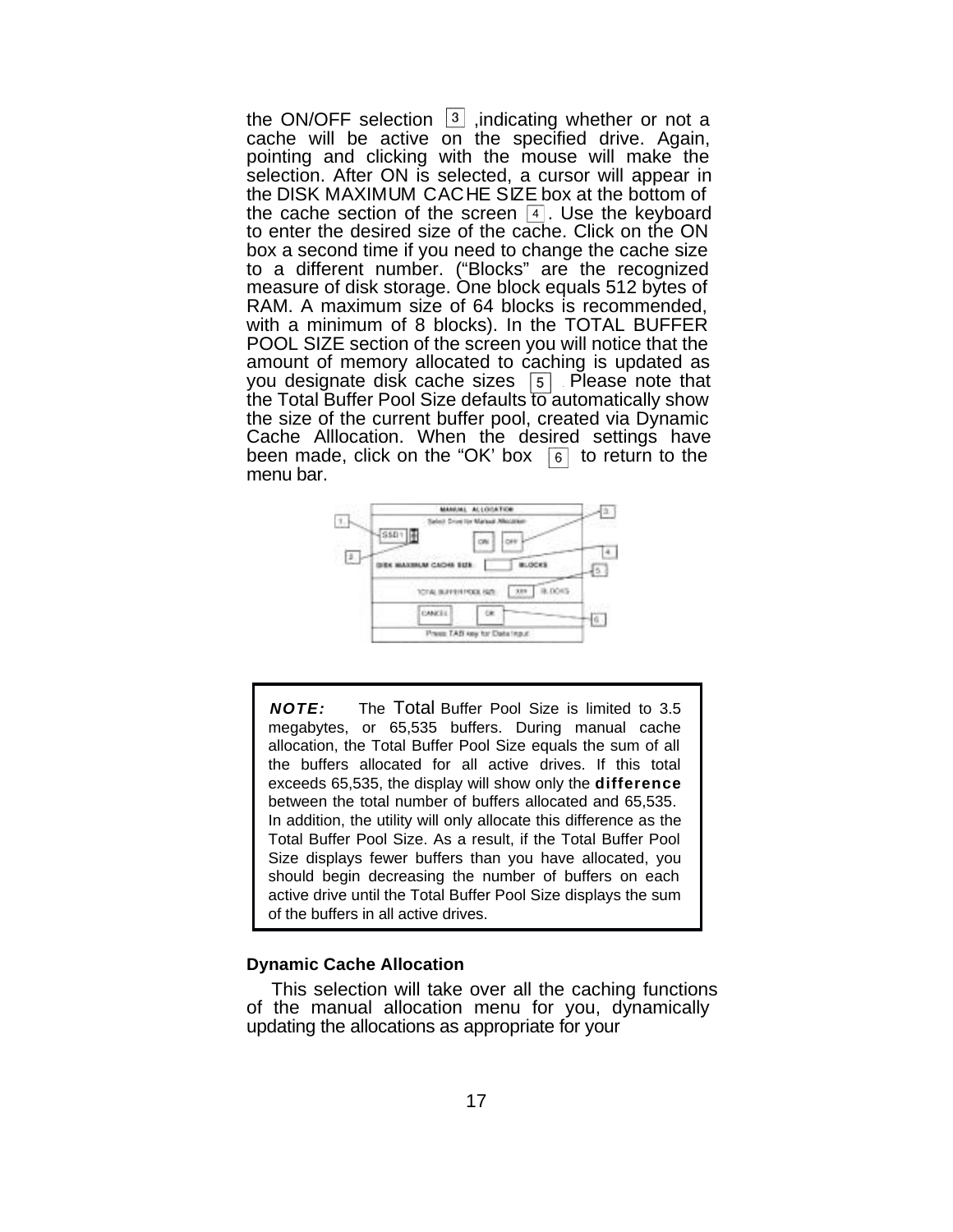<span id="page-19-0"></span>application. Dynamic Cache Allocation is recommended for most caching purposes. All that you manually need to allocate is the amount of RAM you wish to set aside for total system caching. A dialog box will appear asking for the number of **blocks** you wish to set aside as a total buffer pool size. One block equals 512 bytes of RAM. For example, 128 blocks equals 64K bytes of RAM. This memory will be unavailable to programs or other utilities. The default setting is 256 blocks, equaling 128K of RAM for caching. While the RamPak utilities default to specify that all drives will be dynamically allocated, the user may enable or disable the cache on specific disk drives, doing this by using the Dynamic Cache Allocation menu in the same manner as the Manual Cache Allocation menu.

As an example of Dynamic Cache Allocation, if you are running an application in which a large RAM cache would be beneficial on drive 2 and you currently have no cache specified there, the RamPak utility will automatically take RAM from other caches or from unused cache memory, and add it where it is needed. All Dynamic Cache Allocation is performed around your RAM disk. **All manual settings within the RamPak Utilities program are lost when Dynamic Cache Allocation is implemented.**

### **Statistics**

# RESET STATISTICS COUNTER TO ZERO

This selection resets statistic counters to zero. Sets Reads, Hits, % and Writes to Ø*.* This is useful for picking a starting point from which you can gather statistics about your cache.

### DISABLE STATISTICS DISPLAY

Prevents you from viewing the Statistics' dialog box.

# ENABLE STATISTICS DISPLAY

Enables you to view the Statistics" dialog box.

# **Abort Caches**

Disables caching on all disk drives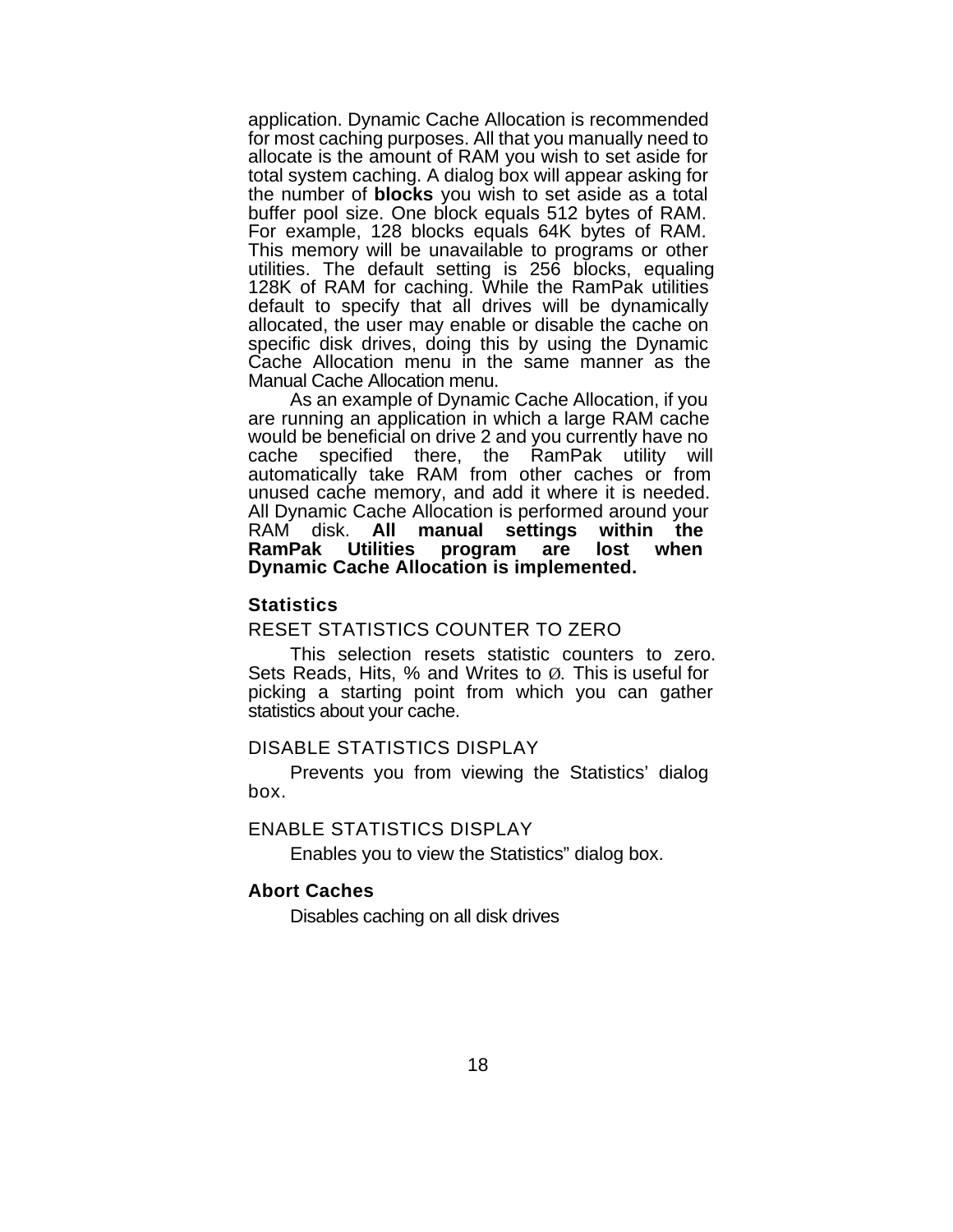<span id="page-20-0"></span>If you have just completed installation of the RamPak 4GS and are experiencing problems, **turn off all system power** and remove the board from the Apple. Restart the Apple and repeat whatever steps led to the initial failure to verify that the problem is in the RamPak card. Reinspect all the RAM pins for full and proper insertion. If everything appears to be in order, contact your dealer immediately.

If you are encountering difficulties that you believe are RAM related, and your RamPak has been functioning properly since installation, begin by running the RAM Diagnostic utilities software provided with the RamPak. Details on running this application can be found on page 13. This procedure will tell you the status of all installed RAM and the location of any problem chips.

If the Diagnostics do not reveal problem hardware, this may indicate an incompatibility with some part of your RAM management utilities. While most software is expected to work in the Apple IIGS environment, even if it was developed solely for the Apple lie, there is a possibility that this will not always be the case. If you are using your disk cache, RAM disk or any other RAM utility, like spooling, remove these utilities from operation and restart. If this solves your problem, it is probable that your software cannot run concurrently with one of the utilities in question. Re-install the utilities one at a time until the error re-appears. This will isolate the problem product combination. Contact the manufacturers of the utility and software for further instructions.

If this does not provide an answer, but you still believe your problem is in RAM, **turn all system power OFF** and remove the RamPak from the Apple. Restart the Apple and repeat the procedure that lead to the problem to verify that the problem is in the RamPak. If it is, call your dealer or Orange Micro for assistance. If your Apple still exhibits the problem without the RamPak installed, contact your Apple dealer for service.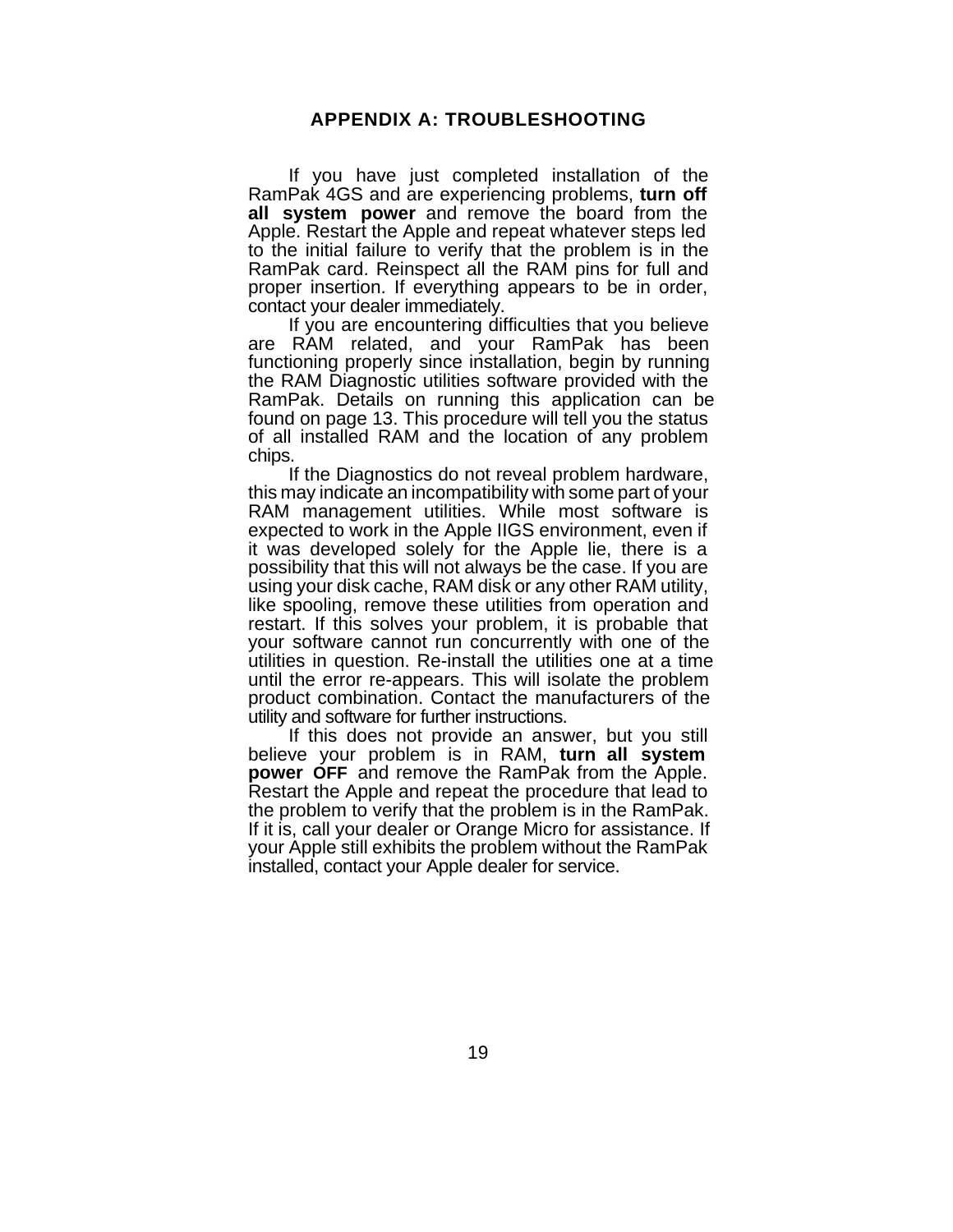# <span id="page-21-0"></span>**APPENDIX B: RAMPAK 4GS POWER CONSUMPTION**

Independent of memory configuration:

Power Supply Voltage Current 5 Volts

500 MA (Maximum)

# **APPENDIX C: BITS AND BYTES**

This is not intended to provide anything more than a superficial understanding of bits and bytes and how they relate to RAM chips and memory expansion.

All computer data is made up of zeros and ones, or yesses and nos. This type of data is called BINARY by people who define such things, as the data can come in only two forms. When a computer deals with a single zero or one, this is called a BIT. Of course, a system had to be developed to allow computers to deal with diverse forms of information, so that zeros and ones could be translated into the letters, numbers<br>required to deal with real prob required to deal with real problems. Most microcomputers, including your Apple IIGS, read eight BITS together as a single piece of data. This unit of binary data is called a BYTE. In general, you can think of a BYTE as a character and a BIT as a building block.

Chips are generally measured by the number of BITS they can hold. For this reason, the chips on your RamPak are called 1-Meg Chips, even though you need eight of them to add a MegaBYTE to your system. Since we now know that there are eight BITS in a BYTE, it is easy to see that you need eight megaBITS to make one megaBYTE.

If you are interested in learning more about RAM, Bits, Bytes and the science behind the computer, there are many good books and magazines available on the subject. Consult your dealer or visit your local library for more information.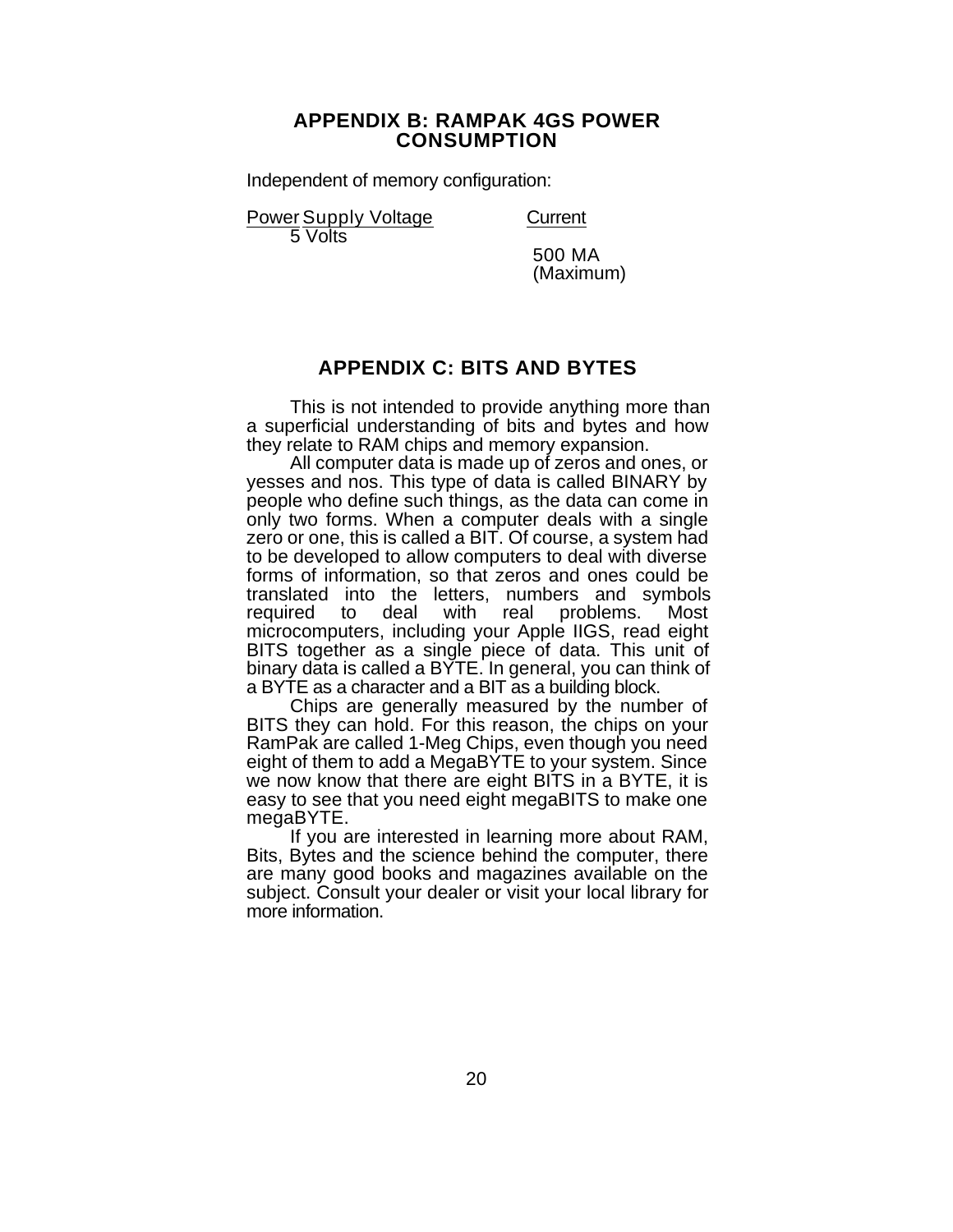# <span id="page-22-0"></span>**APPENDIX D: SPECIFICATIONS OF RAM EXPANSION CHIPS**

The technical specifications of the RAM chips used to expand the memory of the RamPak are as follows: **256K x 4, one megabit, 150 nanosecond (or faster), "CAS before RAS" refresh mode DRAMS.**

# **APPENDIX E: GLOSSARY**

**BANK:** 64K Bytes of memory.

**BLOCK:** A portion of data 512 bytes in length, as viewed from ProDos.

**BUFFER:** A designated area in RAM where a single ProDos block is stored if caching is active.

**BUFFER POOL:** A collection of contiguous buffers used by the cache program to store ProDos blocks.

**CACHE:** A storage area in RAM to eliminate disk access time for data.

**CELL INTEGRITY:** The ability of a RAM cell to accept and retain data, regardless of the data pattern or cell location. Also see DATA RETENTION.

**DATA RETENTION:** The ability of a RAM cell to retain data, without errors, when no memory accesses occur over a period of time.

**DRAM:** Dynamic Random Access Memory.

**DYNAMIC CACHE ALLOCATION:** Allows the program to allocate buffers from the buffer pool as required by the system. Additional buffers are automatically allocated to more frequently used drives.

**HIT:** An attempt to read a block from disk that has already been cached, thus finding the data in cache memory.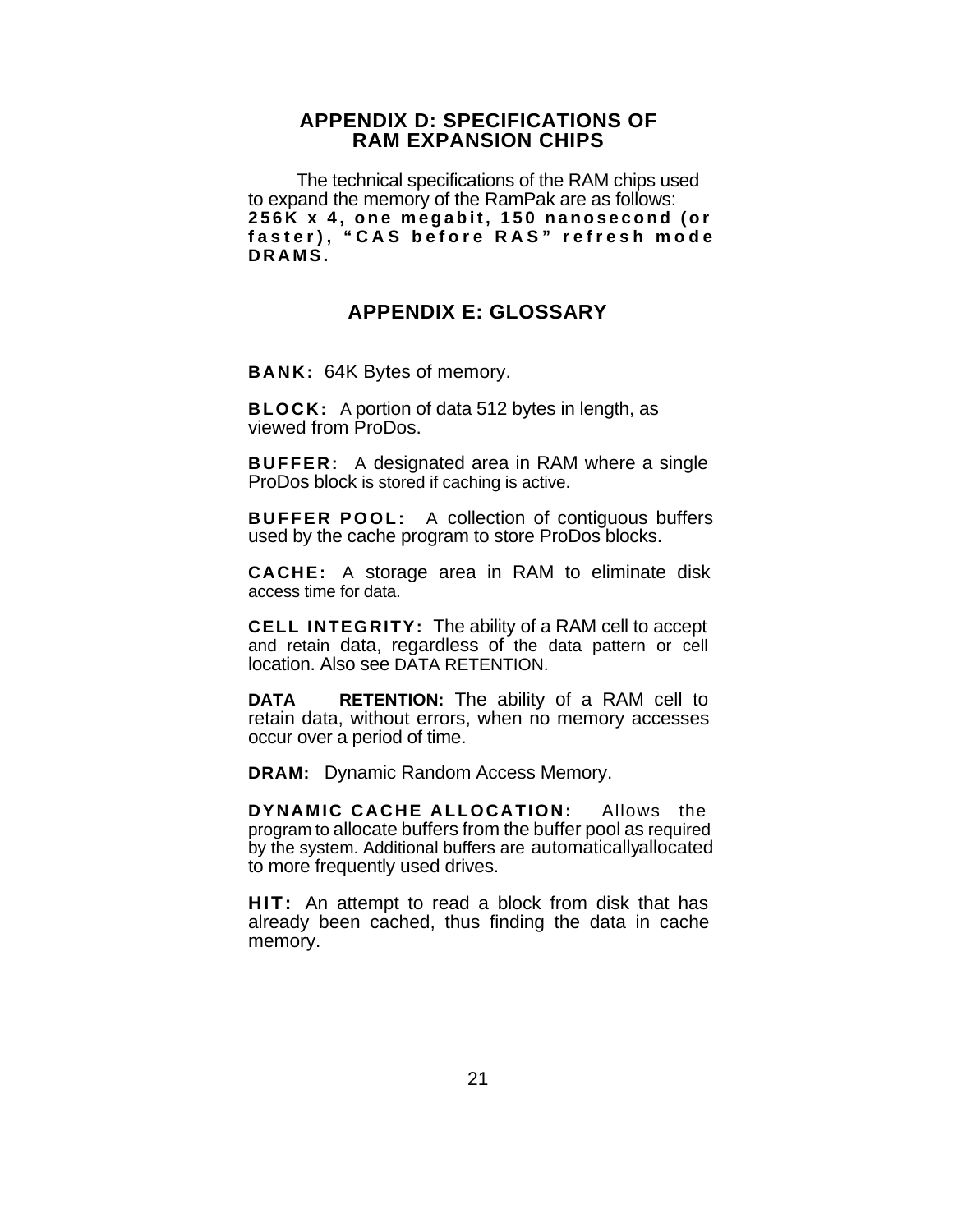**INTER-BANK ADDRESSING:** Memory addressing that crosses a 64K byte boundary.

**INTRA - SEGMENT ADDRESSING:** Memory addressing that is within a 256K byte segment.

**MANUAL CACHE ALLOCATION:** Allows the user to specify exactly how much memory is used for each active drive used for caching. Only the number of buffers specified is used, and the cache pool size is set to the sum of all the buffers requested for each drive.

**PATH NAME:** A file name which includes all directory and sub-directory names separated by a "/" character, starting with the root directory and ending with the file name.

**RAM:** Random Access Memory.